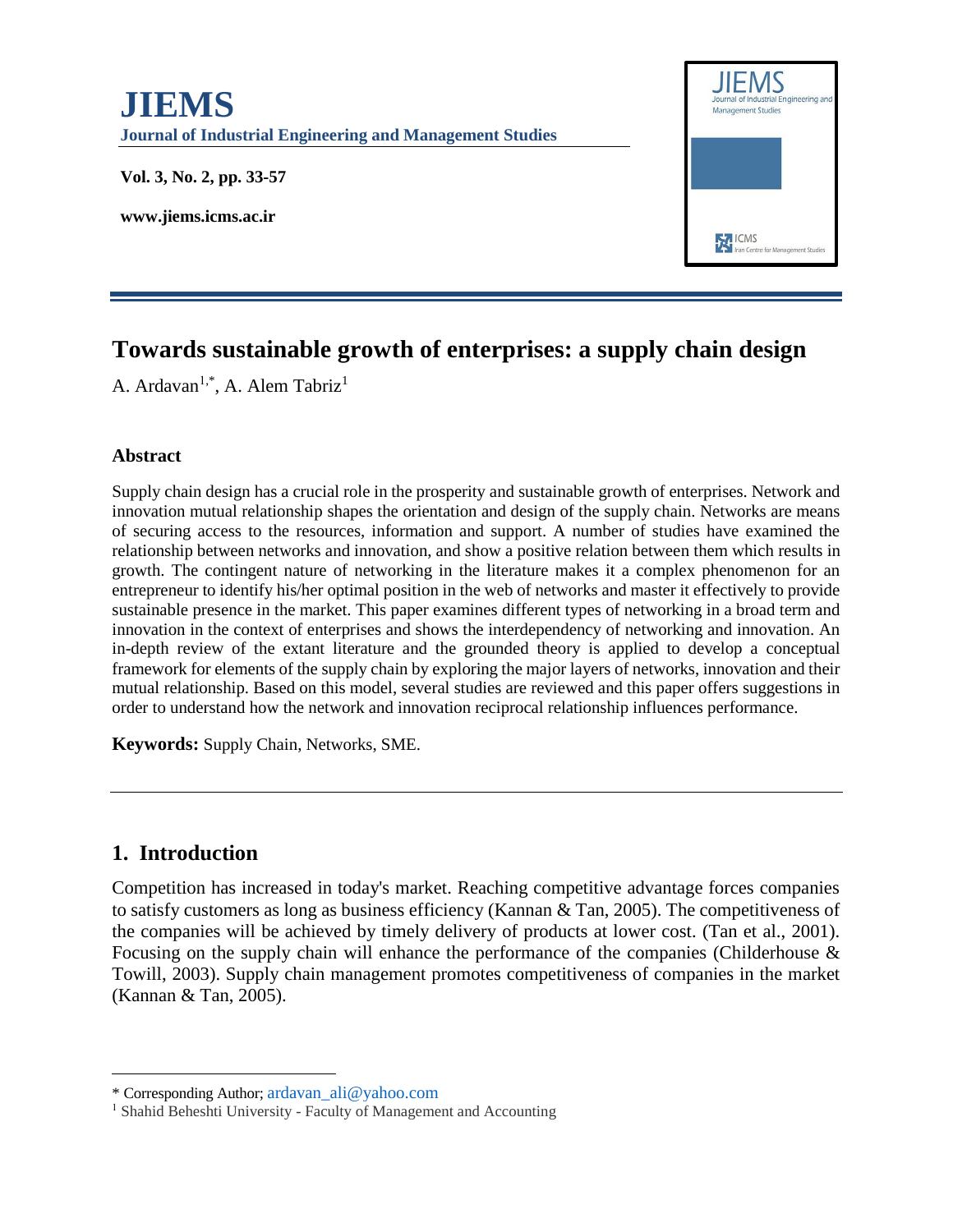The objective of this research is to focusing on the economical aspect of a sustainable supply chain in small and medium sized enterprises in order to design a sustainable supply chain regarding economic growth by exploring the relationship between networking and innovation to reach sustainable growth of SMEs and to present a conceptual model to examine networking and innovation in the context of SMEs supply chain. Within the first section, the role of innovation in SMEs growth is elaborated. Then after defining the innovation, innovative competency is introduced as a construct. In the third section, the relationship between networking and innovation will be discussed. After reviewing different types of networks in the fourth section, four layers of networks are defined. The main contribution of the article is the presentation of different types of networks and its reciprocal relationship with innovation are presented. Based on this section, a conceptual model regarding SMEs supply chain is developed and its elements are discussed. This framework will help to better understand the role of networking on SME growth and the available research in this area is examined in relation to the proposed model.

### **2. Innovation in SMEs**

SMEs are numerous in most economies and bring about employment, innovation and growth. Because of this capacity, governments support them by means of different laws and regulations. In many developed and developing countries, remarkable share of GNP is achieved by SMEs (Jutla, 2002; Poon, 1999; OECD, 1993). An important point is that, factors influencing small firms are disparate from large firms. There should be a distinction between models related to large firms, including network models, and those applied to SMEs. SME business model is not a scaled down of large ones (Storey, 1994; Wynarczyk, 1993; S. Konsti-Laakso, 2012).

Although this arena is nascent, it grabs the attention of researchers in recent years. Innovation, networking and their mutual relationship has been one of the attractive areas in SME research. Despite numerous studies, this field of research has not been developed properly, concerning SMEs (Brown, 1998; S. Gronum, 2012). Some studies show that there are both negative and positive impacts on SMEs growth regarding innovation (Simpson, 2006). Despite the profound literature on networks, the relationship between network and innovation is under scrutiny (Powell, 2005; Siano, 2014). Among several factors that affect innovation in SMEs, is the issue of networking.

It is accepted that innovation plays an important role in the firm and national wide prosperity (OECD, 2001; Holmund, 1998; Kuratko, 1995; Tomlinson, 2013). It has been estimated that more than half of US economic growth is due to entrepreneurial firms (Valry, 1999). To survive in an increasingly global economy with hyper competition, some competitive advantages must be developed and innovation is one venue (McGrath, 1996; B. Schoonjans, 2013). So, innovation forms the basic foundation of SMEs and is the key characteristic that differentiates small and large firms.

Notable studies project the importance of innovation and its undeniable part in SMEs growth. The competitive nature and dynamism of most markets makes it impossible for the companies to not involve in innovation (Salavou, 2004; J. H. Love, 2015). According to (OECD, 2004c), SMEs have shown a key role in national innovation systems. SMEs have the ability to break the status quo situation and bring about new products or services via innovation to the market.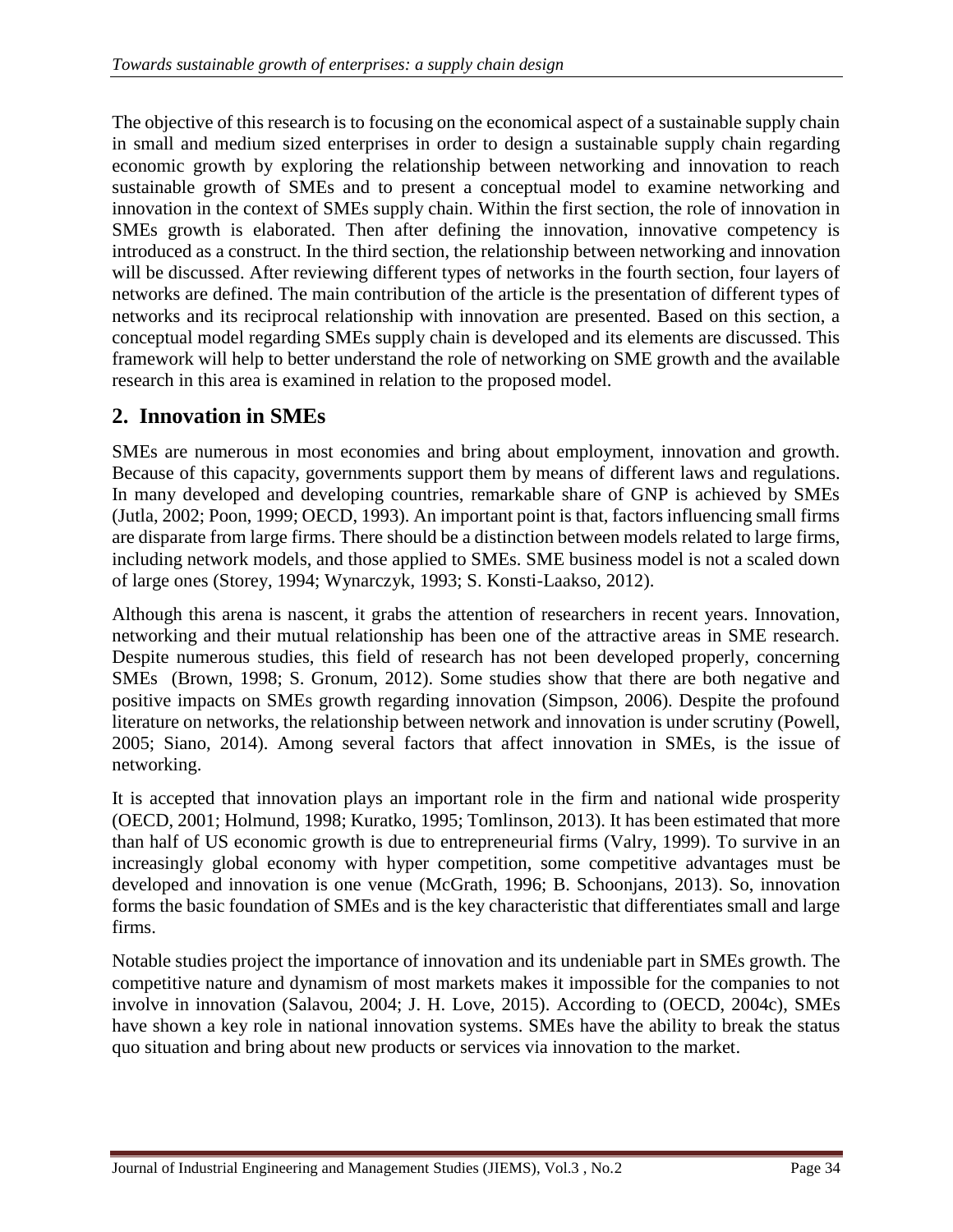SMEs arecapable of presenting new products and services (Timmons, 1998). Although, smaller businesses face obstacles named as liability of smallness (Aldrich H., 1986) and liability of newness (Stinchombe, 1965), they must improve their competencies to overcome fierce market competition based on their agility and innovation.

### **3. Innovative Competency in SMEs**

Innovation is the implementation of new combinations of different resources in the firm (Schumpeter, 1967; M. D. Parrilli, 2010). Innovation has also been defined as the creation of competitive advantage (Porter, 1999). Hult et al, (2004) defines innovativeness as "capacity to introduce new process, product or idea in the organization".

Based on the definition presented by Hult, innovation is a capacity or competency for new idea generation, and it seems that this definition is simple and comprehensive. So in this article innovation competency is applied as a construct to represent this definition. As it will be presented later, the process of improving innovative competency, especially in SMEs, is sophisticated and the main point in this article is to examine the mutual relationship of innovation and networking.

There are five aspects of innovation within small firms: Product or Service innovations, Market development innovations, Marketing innovations, Process technology innovations, Administrative innovations (North, 2000). Improving innovative competency in these aspects needs delicate management. The question that arises here is whether improving this competency is internal or external. The available researches show that it is rather internal than external.

The quality of available Infrastructure has an important role in creating innovation (Van de Ven, 1993). Small businesses must improve their internal competencies for innovation rather than external circumstances (Forsman, 2011; Griffith, 2003). They should develop in-house competencies to have team work and improving innovation and change culture (Perry, 1995). Human capital as an internal source of knowledge and special expertise is linked to innovation (Freel, 2005). So, one of the competencies that SMEs must enhance is the innovative competency. In other words, improved innovative competency will lead to better positioning in the market. Of course, its positive outcomes will reinforce this competency. This is in line with Chesbrough findings that innovation is not generated independently; instead it is a complex process which is developed through interaction between the firm and external actors (Chesbrough, 2003). Based on this, at the center of the model of this article, as the most important position, innovative competency is considered.

Innovation can be incremental or discontinuous, radical or novel (Tushman, 1986). Radical or novel innovation is related to the SMEs who introduce at least one process/product new to the industry within a three-year period. Incremental innovation is related to SMEs who introduce one new process/product within their company, during the same time (Freel M. a., 2007). Both types of innovation are vital for SME survival and growth. But the radical one is related to the rapid growth and requires a profound innovative competency. Small firms achieve most of their innovative competency through incremental steps than radical steps (North, 2000). There is a close relationship between networking and these types of innovation. Based on internal innovative competency, proper network management will lead to SMEs' growth.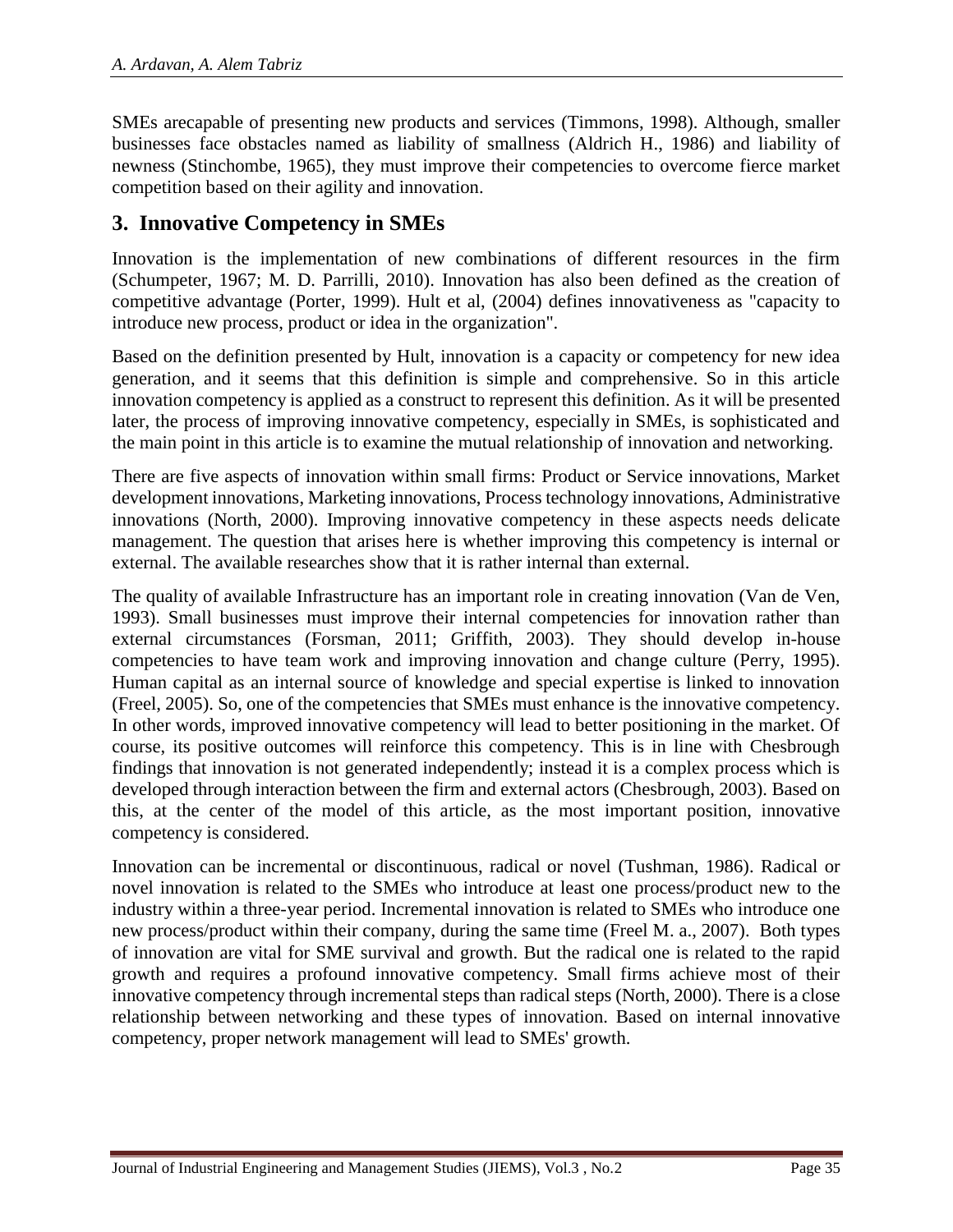The positive outcomes of innovation are related to employee, market and operational advantages and the negative aspects of innovation are: increasing cost, risk and stress, unrelated to core competency of the firm and idea imitation by others (Simpson, 2006).

Having a clear picture of above mentioned advantages and disadvantages of innovation, the managerial team and/or founder(s) of a SME will select their strategies, especially strategies related to networking, in order to have a sustainable growth. Without considering mentioned disadvantages, networking may waste the limited resources of SMEs in a wrong way and weakens the market presence of the SME.

## **4. Networking and Innovation relationship in SMEs**

Limited resources available for SMEs need a suitable management and exploitation of resources. Networking is a common strategy traced by the managerial team to compensate these limitations. Networking has positive impact on overall performance of the firm concerning innovativeness, growth and survival (Utterback, 1994; Dittrich, 2007; Littunen, 2009). SMEs tend to form strategic alliance with key suppliers or customers (Oakey, 1999; Mazzarol, 2008). To compensate the lack of economy of scale of SMEs (Mohannak, 2007), such networking with key stakeholders helps small firms to have access to the resources such as finance, knowledge and support. Specially, they can get access to the resources that they have no control over (Johannisson, 1986). It also reduces the costs and the risks are shared (Dodgson, 1991). Networks help the SMEs to discard the disadvantage of big size enterprises and make use of their advantages (Nootboom, 1994). Networking may be a continuum of loose affiliations based on informal interactions to more formal or tight structures such as merger and acquisitions (Jarratt, 1998).

Studies show that networking has various effects on innovation (McAdam, 2004; Chandler, 2000; Barnett, 2000; Laforet, 2011). When innovation is at the beginning stages of initiation, because of its openness and variety, the role of networking is very important (Westphal, 1997). Networking provides SMEs the chance to have radical or sustainable innovation (Bos-Brouwers, 2009). On the basis of the above studies, the relationship between networking and innovation is almost undoubted.

How can a small firm open its corporate border to the outside entities and commence a successful networking? This strategy needs intra-competency to scan the environment for information and share it among the personnel (Bougrain F., 2002). In other words, innovative competency of the firm plays a vital role for practicing this strategy and opening the doors to outsiders. Factors such as fear from information leakage, unsuitable partners or distrust of outsiders inhibit some SMEs to incorporate outside help (Dean, 1997). Also, managing the networks will improve this competency in reciprocal way. SMEs should make a balance between their networking and independency to improve innovation in their firms (Kotabe M., 1995). Also, firms with high absorptive capacity tend to network globally, and firms with lower absorptive capacity will network locally (Drejer, 2007; Cohen, 1990).

Customers, Suppliers, local government, financial institutions, employees and national or regional government are the six major groups that form strategic networks of a SME (Jennings, 1997). Customers can help SMEs through new ideas for products, services, processes and cross-functional team working (Laforet, 2009). Networking with universities and suppliers are positively related to process innovation and with customers and public sectors are positively related to product ovation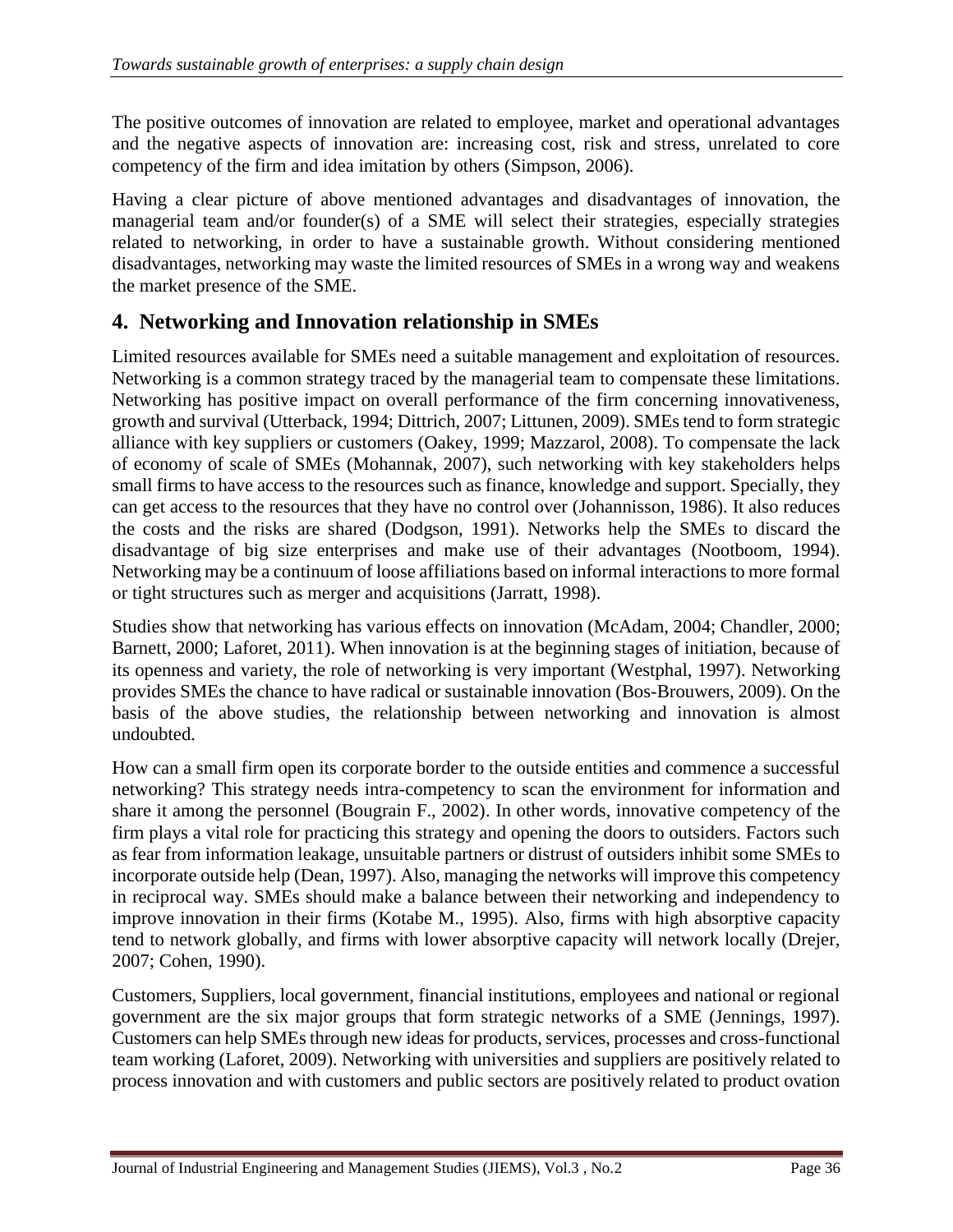(Freel M. a., 2007). Also, good relationships with universities and R&D centers have effect on higher innovation performance (Lasgani, 2012).

Based on the literature review, in this research, networking is applied as a broad construct representing all types of external ties that a firm could have, to show the reciprocal or mutual competency in a SME to innovate within intra and inter firm which leads to develop connections and the web of networks. In a synergic positive loop, networking will lead to increased innovative competency of the company. This subject is somehow linked to the term networked innovation (Low, 2007; Swan, 2005). In the model presented in this article, customers, suppliers, local government, financial institutions, universities and R&D centers, regional and international government are embedded. Also, advisors, relatives and friends, brokers and media are added to the model. The role of cultural, political and industrial environment is also considered and will be discussed.

Because of the liability of smallness, SMEs must efficiently use their limited resources to gain more. The picture of the networks considering SMEs is gloomy and complex. The contribution of this article is providing more clear view of networking and innovation relationship. Before that, the literature about the types of the networks is reviewed. Then, the conceptual model is provided to better comprehend the picture and shed light over the ambiguity.

## **5. Modelling and Data Verification**

Grounded theory is the core concept to develop the model and its tools are used for data verification. By applying constant comparative analysis data are collected from the extant literature and analyzed. In this method, the concepts are compared and contrasted with others (Corbin, 1990). Comparative analysis is applied to compare between concept, data and categories to reach levels of abstraction and better conceptualization (Gregory, 2010).

In this research, all the literature is investigated and data related to supply chain design in small and medium sized enterprises pertaining relationship between networking and innovation are gathered. Simultaneously, the collected data are compared and the relationship between data and the defined categories are tested. After all, the related subjects and their relationships based on iteration in the literature are specified and the model is developed.

## **6. Types of Networks - Exploration vs. Exploitation**

There are two type of networks available in the literature, one is the exploration and the other is exploitation (March, 1991). Networks of exploration are related to incremental innovations. The latter is related to radical innovation. In exploitation network high cohesive relationships between partners is reported (Arranz, 2008). As there is a risk to become bounded in the limited chain of strong ties and loosing innovation (Caplado, 2007), firms can have two layers of networks, one layer is a large circle of weak ties and a limited groups of strong ones (Freel M. a., 2007).

Cohesion or strong ties provide SMEs a sheltered environment (Williamson, 1983) and bring about resource sharing between firms (Coleman, 1988). Through strong ties the frequency of relations increase and thereby tacit knowledge develops (Dekker, 2004). SMEs that have strong relationships with customers and suppliers have higher innovation performance.

Diversity or weak ties is another aspect of networking that has positive effect on information accumulation and achieving new opportunities (Burt, 2005; Granovetter, 1973). Wider range of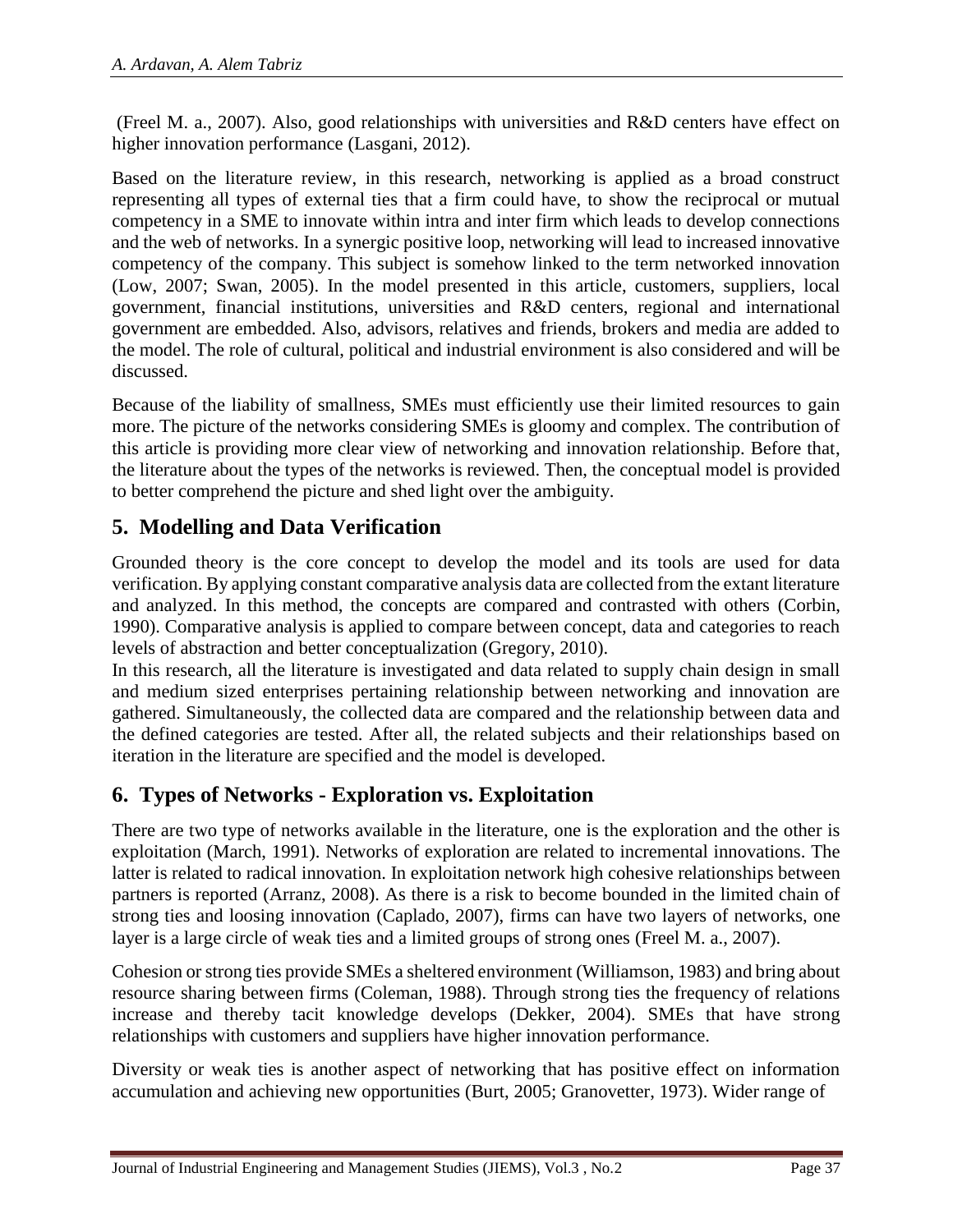networks supports innovation (Sullivan, 2011). Diversity is a widespread relation with institutions, organizations, people, advisers and so on which may be within industry or beyond that (Lin, 2001; Zahra, 2000). Also, SMEs can fill the gap of structural holes via brokers to access the other sources of information (Burt, 2005). These studies show that the number of strong ties is limited (Alderich, 1989).

There seems to be some contradictions between the functions of the networking for SMEs in literature at different conditions. Some researches indicate that cohesion may have negative or positive effect on innovation and entrepreneurship.

Sequeira et al, (2007) state that strong ties will promote the chance of starting a new business. If strong ties are not limited to a specific industry, geographical position or way of working and provide SMEs with information, opportunities and resources, they could be very beneficial (Kristiansen, 2002). On the other hand, numbers of bridging diverse ties are linked to innovation (Elfring, 2007). One of the notable characteristics of weak ties is low commitment and trust of the involved firms (Granovetter, 1973; Burt, 1992), but because of the reciprocity of strong networks, the level of commitment is high (Krackhardt, 1992). Also, strong ties will help acquire complex forms of knowledge while weak ties will facilitate simple forms of knowledge (Sorenson, 2006).

However, properly managing networks can bring about suitable results for the firms (Kastelle, 2010). To manage network it is necessary to have a deep knowledge about its challenges (Das T.K., 2002). In order to be innovative, it is necessary to repeatedly monitor the networks and change the configuration and members of the network (Lechner, 2003). For example, it might be necessary to change the tie from informal to formal based on contract (Almeida, 2003). By using strong ties as a bridge to reach partners ties, SMEs can turn their strong ties into multiplex ties and make their ties more beneficial (Lowik, 2012).

## **7. Four Layers of Networks**

Within this part of article four layers of relationships which vary between very strong ties and very weak ties are offered:

*Very strong tie or contextual tie*, is an unwritten strong relationship with a high level of commitment which is somehow in relation with psychological contract. This type of relationship is usually in the context of the culture, keen friendship and relatavity. This type of ties are limited in numbers but its force is serious to some extent that neglecting its powerful norms is almost impossible for SMEs with low levels of innovative competency. Its power to hinder innovation is high, but securing support for reaching to the resources is valuable. Considering the duration of the tie, one can say it is long lasting or exit for life time and the redundancy of information is high.

The second type of relationship are *strong tie or contractual tie*, which are in written mode and contractual or legal. This type of relationship has legal liabilities and commitment with more frequency. Contracts with customer/ clients and suppliers and relations with authorities, financial institutions or consultancy agreements with legal advisors are in this mode. The intensity of the obligations is not the same as the previous one, but it may reinforce innovative competency of the SME by providing mutual relationship, information and resources and support. Via contractual ties, firm can make new connections and provide multiplex ties. The duration of the tie, in this mode, is long but it is not the same as the contextual tie. Also the redundancy of the information in this mode is moderate.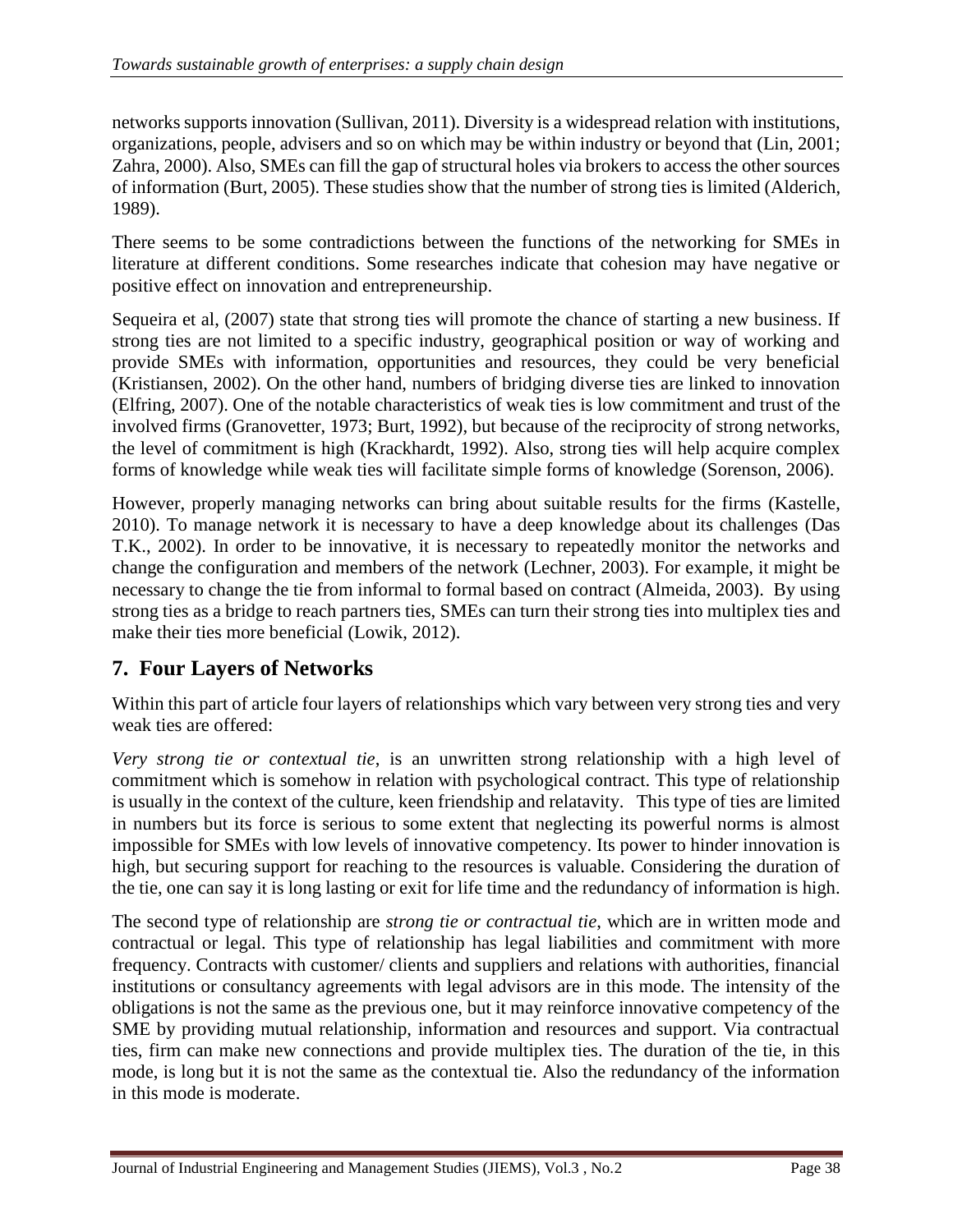The third category is the *weak tie*. In this category, there is somehow written memorandum of understanding usually with the universities, R&D centers, communities and NGOs. The level of commitment is lower than the above mentioned ties but the frequency is higher. This type of relationship will provide information and resources for the company but the level of support is lower. The need to face to face communication is lower than contractual ties and duration of the tie is short. Innovative capacity may increase with this sort of tie and the redundancy of information is low.

The last group of ties is *very weak tie*. They are not written, without any obligation, and may happen through media or brokers. There is no commitment, with high level of frequency and the lowest level of redundancy. This type of connection provides intelligence for the company to be adjusted in the market.

This continuum is not rigid and is compelled to change. Of course, modification in conceptual ties is almost impossible but other types of networks such as weak ties may change to strong or vice versa. Effective transition from one tie to another is related to internal capability of the firm, consisting of managerial team and/or founder(s) and employees. Via proper transition, outcome of new web of networks will provide useful information, support or resources that reinforce innovative competency in the firm and will result in better performance and prosperity of the SME. As mentioned earlier, network management is an important role of SMEs. In figure 1, the summery of different networking ties is depicted.



**Figure1. Different types of ties**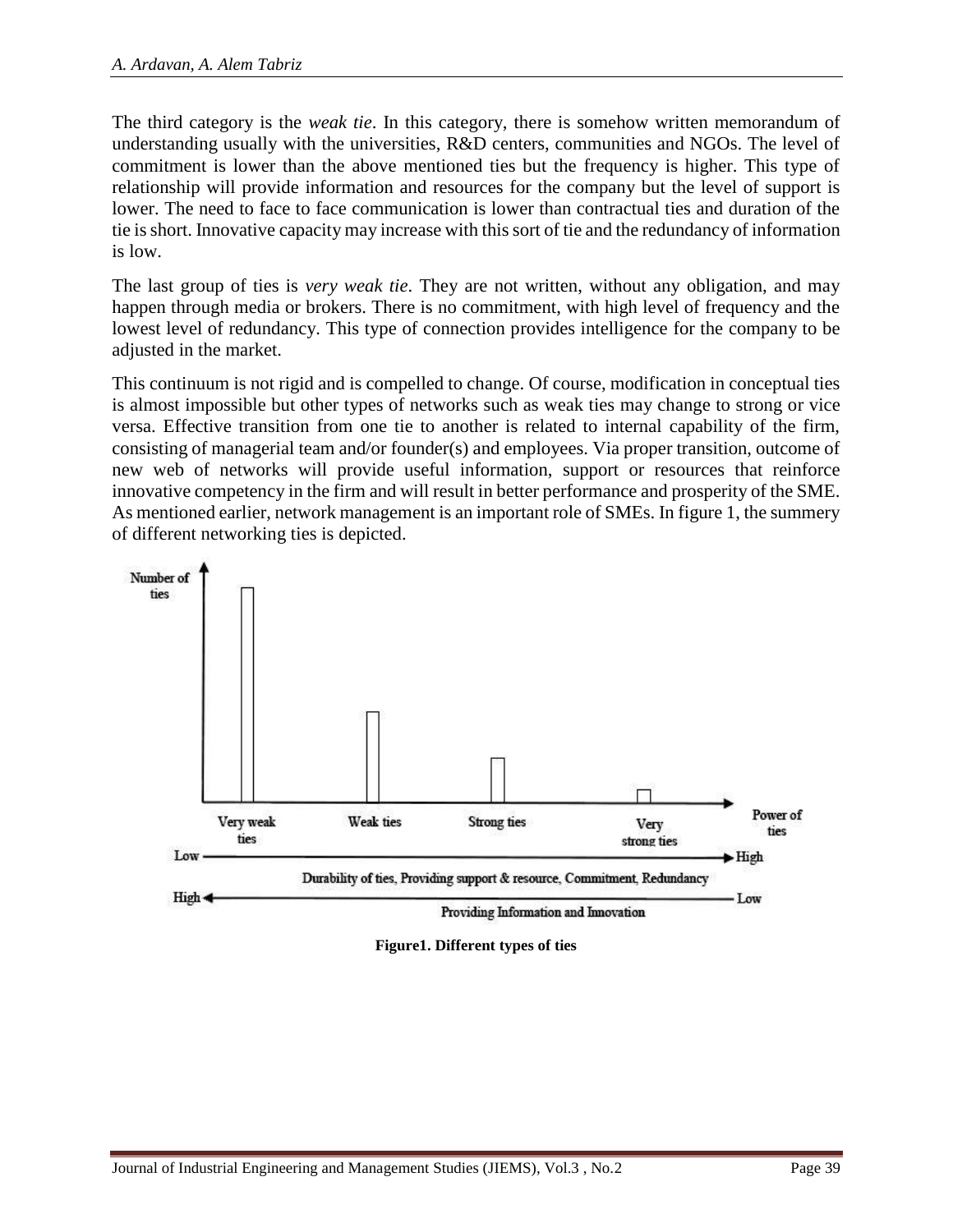Based on above mentioned categories, this study provides a conceptual model showing different actors in the network of the SME, their type of tie and their relative importance. This conceptual model is not rigid and may be exposed to modification based on various conditions. This model is based on available literature on the networking in SMEs.

## **8. Literature Gap**

As mentioned above this study leans upon the different layers of networks comprising of very strong ties, strong ties, weak ties and very weak ties. Also, there are different sources of innovation including customers, suppliers, local government, financial institutions, universities and R&D centers, regional and international government, advisors, relatives and friends, brokers and media. As shown in table 1, there are different studies that covers some aspects of this model. The contribution of this study is to provide a wide spectrum and in-depth view of the different rolls of the actors in the relationship between networking and innovation. The gray parts of the table depict the relationship between the row and the column in the table.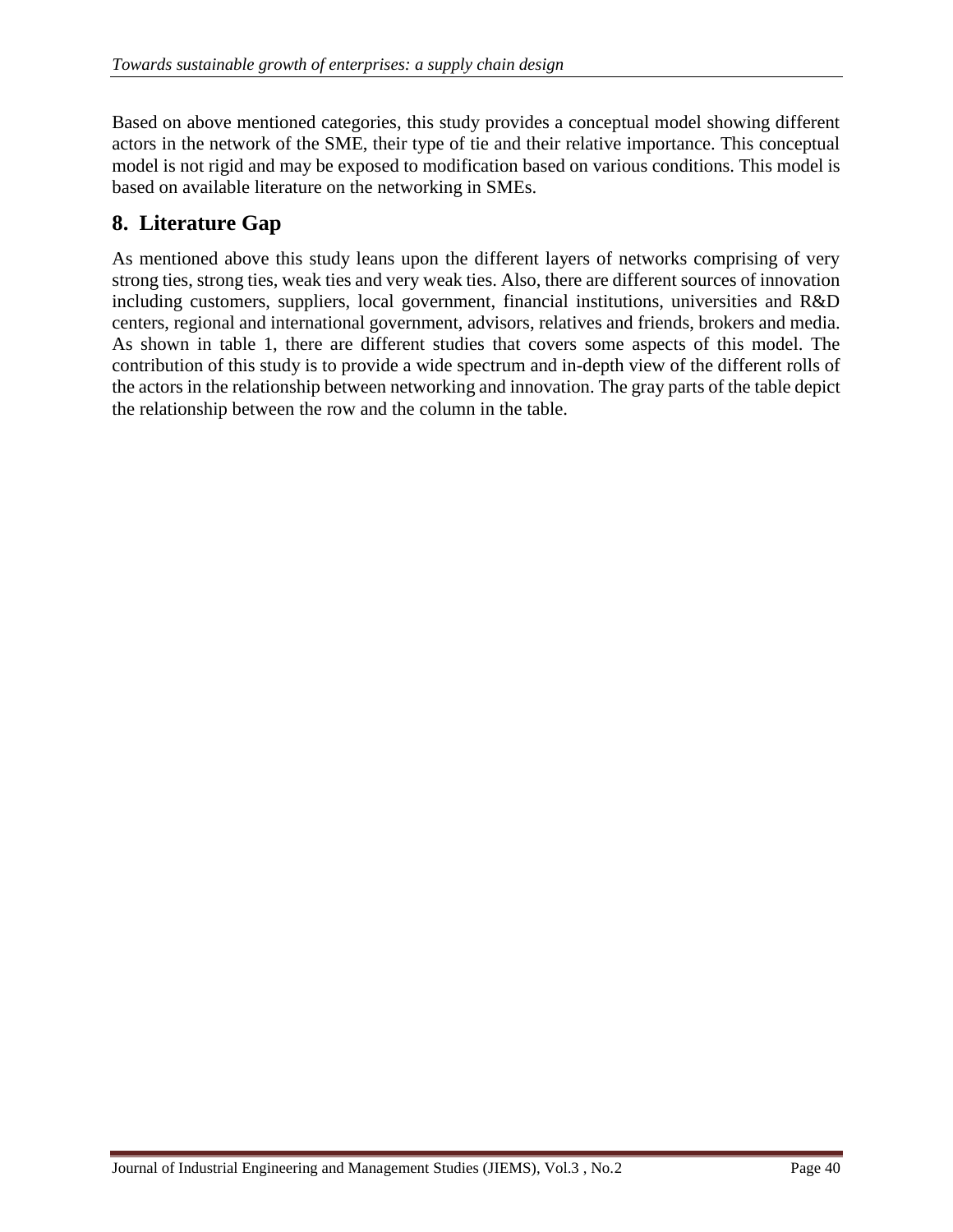|                       |                                                | <b>Layers of Networks</b>            |                                                                                                                                                                                                                                                                                           |                                                                                       |                                                                                                             |
|-----------------------|------------------------------------------------|--------------------------------------|-------------------------------------------------------------------------------------------------------------------------------------------------------------------------------------------------------------------------------------------------------------------------------------------|---------------------------------------------------------------------------------------|-------------------------------------------------------------------------------------------------------------|
|                       |                                                | Very Strong                          | <b>Strong Tie</b>                                                                                                                                                                                                                                                                         | Weak Tie                                                                              | Very Weak                                                                                                   |
|                       |                                                | Tie                                  |                                                                                                                                                                                                                                                                                           |                                                                                       | Tie                                                                                                         |
| Sources of Innovation | Customers                                      |                                      | (Xu. Z, 2008); (Aidis, 2008); (B.<br>Schoonjans, 2013); (Bos-Brouwers,<br>2009); (Caplado, 2007); (Dittrich,<br>2007); (Gilsing, 2008); (Laforet S.,<br>2009); (Lasgani, 2012); (Lowik,<br>2012); (M. D. Parrilli, 2010); (S.<br>Konsti-Laakso, 2012); (Sullivan,<br>2011); (Weber, 2007) |                                                                                       |                                                                                                             |
|                       | Suppliers                                      |                                      | (Xu. Z, 2008); (Aidis, 2008); (B.<br>Schoonjans, 2013); (Bos-Brouwers,<br>2009); (Caplado, 2007); (Dittrich,<br>2007); (Gilsing, 2008); (Laforet S.,<br>2009); (Lasgani, 2012); (Lowik,<br>2012); (M. D. Parrilli, 2010); (S.<br>Konsti-Laakso, 2012); (Sullivan,<br>2011); (Weber, 2007) |                                                                                       |                                                                                                             |
|                       | Local<br>Government                            |                                      | (Xu. Z, 2008); (Aidis, 2008); (B.<br>Schoonjans, 2013); (Bos-Brouwers,<br>2009); (Caplado, 2007); (Dittrich,<br>2007); (Gilsing, 2008); (Laforet S.,<br>2009); (Lasgani, 2012); (Lowik,<br>2012); (M. D. Parrilli, 2010); (S.<br>Konsti-Laakso, 2012); (Sullivan,<br>2011); (Weber, 2007) |                                                                                       |                                                                                                             |
|                       | Financial<br>Institutions                      |                                      | (Xu. Z, 2008); (Aidis, 2008); (B.<br>Schoonjans, 2013); (Bos-Brouwers,<br>2009); (Caplado, 2007); (Dittrich,<br>2007); (Gilsing, 2008); (Laforet S.,<br>2009); (Lasgani, 2012); (Lowik,<br>2012); (M. D. Parrilli, 2010)                                                                  |                                                                                       |                                                                                                             |
|                       | Universities<br>and R&D<br>Centers             |                                      |                                                                                                                                                                                                                                                                                           | (Bergenholtz,<br>2011); (Huggins,<br>2010); (Arranz,<br>2008); (Bierly<br>P.E., 2007) |                                                                                                             |
|                       | Regional<br>and<br>International<br>Government |                                      | (Xu. Z, 2008); (Aidis, 2008); (B.<br>Schoonjans, 2013); (Bos-Brouwers,<br>2009); (Caplado, 2007); (Collinson,<br>2005); (J. H. Love, 2015); (Laforet S.,<br>2011); (Mughan, 2004); (Siano, 2014)                                                                                          |                                                                                       |                                                                                                             |
|                       | <b>Advisors</b>                                |                                      | (Xu. Z, 2008); (Aidis, 2008); (B.<br>Schoonjans, 2013); (Bos-Brouwers,<br>2009); (Caplado, 2007); (Laforet S.,<br>2011); (Mughan, 2004);                                                                                                                                                  |                                                                                       |                                                                                                             |
|                       | Relatives<br>and Friends                       | (Alderich, 1989);<br>(Deakins, 2007) |                                                                                                                                                                                                                                                                                           |                                                                                       |                                                                                                             |
|                       | <b>Brokers</b>                                 |                                      |                                                                                                                                                                                                                                                                                           |                                                                                       | (Baron, 2009); (De<br>Carolis, 2006);<br>(Laforet S. a.,<br>2006); (Mazzarol,<br>2008); (Sequeira,<br>2007) |
|                       | Media                                          |                                      |                                                                                                                                                                                                                                                                                           |                                                                                       | (Baron, 2009); (De<br>Carolis, 2006);<br>(Laforet S. a.,<br>2006); (Mazzarol,<br>2008); (Sequeira,<br>2007) |

#### **Table 1: Networking and Innovation Relationship in Different Studies**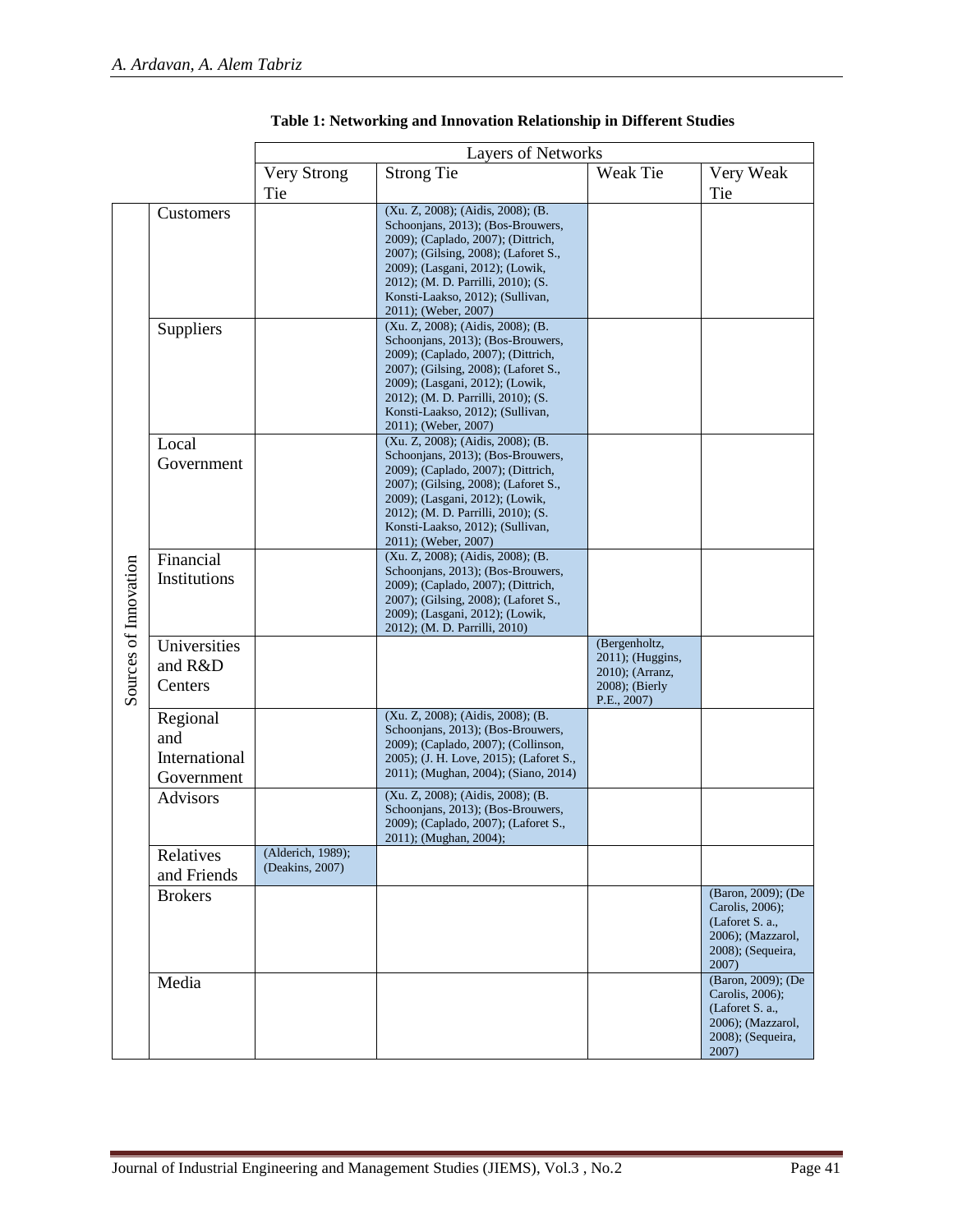### **9. Conceptual Model for Networking and Innovation in SMEs Supply Chain:**

Figure 2 shows the innovative competency of the firm based on its networking capabilities. As it is shown in this figure, a complete set of relationships with inner and outer constituents make up the networking capabilities of the firm. Placing founders and employees in the center of the innovative competency of the firm, various constituents can have strong or weak ties. Strong ties have been built with advisors, government, financial institutions, customers and suppliers, while weak ties have been formed with universities, media and brokers. On the basis of the literature, elements of the model are discussed below.

Cultural, Political and Industrial Environment



**Figure2. A conceptual multiplex for networking and innovation in SMEs**

#### **9.1. Cultural, Political and Industrial Environment**

On the outer side of this relationship model, firms are affected by elements of the cultural, political and industrial environment, which will be discussed in the following paragraphs:

When talking about *culture*, the culture that dominates the environment that SME acts within is targeted. Cognitive Social Capital is related to culture which SMEs act on. Cognitive Social Capital is a system of meanings which is shared between actors and enables them to comprehend the information they receive (De Carolis, 2006).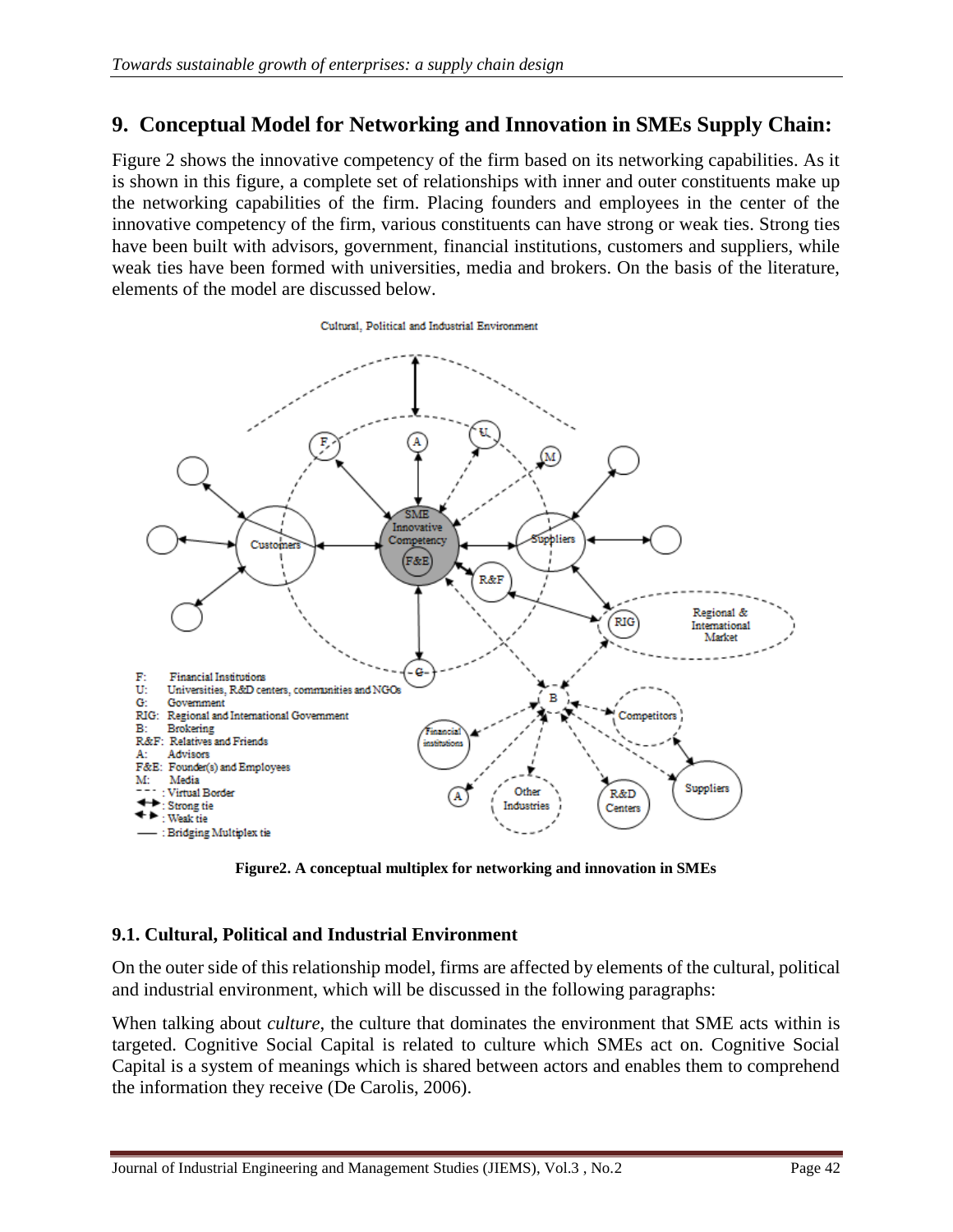Because of the strong ties and severe norms that lie beneath, cognitive social capital may hamper flow of new information, innovation and entrepreneurship (Portes, 1993; Jack, 2005). Also, studies show that ethnic and minorities' strong ties will help entrepreneurs get access to new ideas (Deakins, 2007). If the innovative competency of small firms improves they can use the positive aspect of the binding culture and discard negative effects. This process needs in-house social skills (Baron, 2009).

*Political environment* of a nation will have direct impact on the performance of SMEs. Small firms, due to the lack of resources, finance and information, try to create strong connections to the authorities to have access to the immediate and lean strategic resources. This process is called network capitalism (Puffer, 2007). In some countries, at times of economic deregulation, political connection and favoritism may serve as important source of achieving resources (Aidis, 2008; Tsai, 2005). Strong ties with government in such nations will help firms get better access to financial resources (Bartjargal, 2004).

*Industrial environment* also has a direct impact on SME innovative competencies. Studies show that industry concentration with its entry barriers will have effects on innovation (Salavou, 2004). Also, competition deficiency will hinder innovation (Kraft, 1989). Firms in a turbulent and competitive environment tend to be more innovative (O'Regan, 2005).

As shown in the model, SME's environment is like an umbrella in which the firm operates under its cover. The type of connections is very strong or contextual ties as discussed previously, almost unwritten with high level of commitment. This force may impose the SME to exit the market because of its binding effect and little propensity to change and lack of necessary information and resources to adjust the company in the market.

The environment and its adjoining elements, can work in favor or against the wishes of the firms. As such knowing the elements of the environment and adjusting its activities on the basis of its proven capabilities can serve as an important issue.

### **9.2. SME corporate border**

Within SME, there are managerial team and/or founder(s) and employees. The internal culture and the characteristics of founders, board of directors and personnel will impact the innovative competency of the firm. Some characteristics of an entrepreneur as founder of SME that have impact on the performance of the firm are: internal locus of control (Amit, 1993), risk taking (Casson, 1982), leadership (Peters, 1987) and the need for achievement (Johnson, 1990). Ray (1993) indicates that personality, experience and skills of an entrepreneur are related to their success (Ray, 1993). Graduate founders tend to be more entrepreneurial (Harding, 2003). SMEs top management can be a source of challenge for the firm if they are managed by their owners and may impede innovativeness (Bougrain, 2002; Dobbs, 2007; North D. a., 2000).

SME internationalization is also related to managerial competencies and networks (Bell, 1998). As mentioned earlier, it has been advised that SMEs should concentrate on internal innovative project instead of external ones. Success within internal innovative projects will provide a better atmosphere for outside projects. CEOs' commitment to innovation and research and promoting innovative culture is strongly connected to organization-wide innovation (Motwani, 1999). There is a negative relationship between formalization and centralization with innovation (Waarts, 2005). So the type of organizing and having competent personnel will help improve innovation.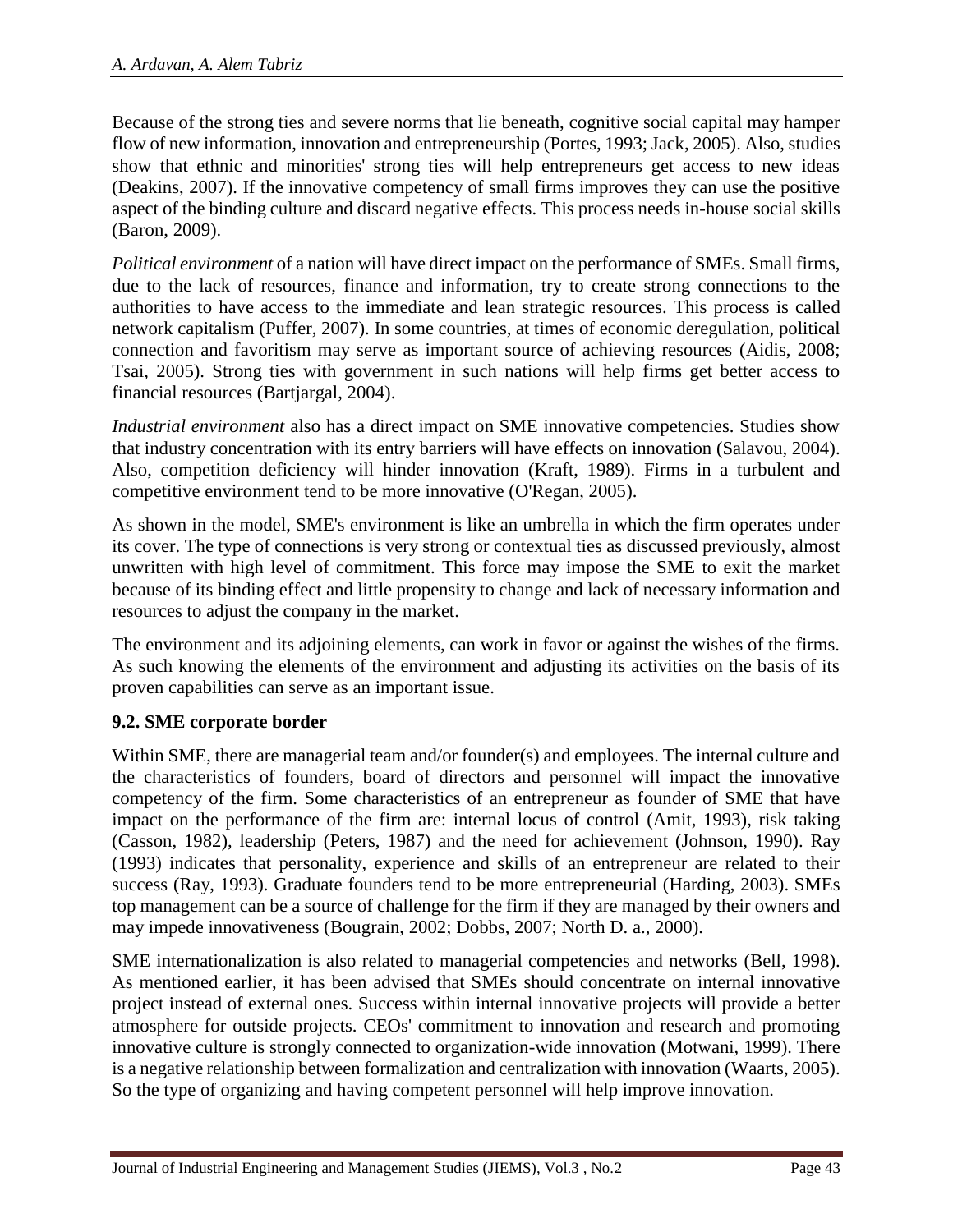When talking about innovative competency as a construct, collaborative structure of the firm with delicate process integration to share knowledge within the organization is the goal. Intraorganizational cooperation and open culture, maximizing communication efficiency, job rotation and empowerment have positive relation to innovation (Chandler, 2000; Jung, 2003; Hoffman, 1998; Siqueira, 2008). Firm's ability in utilizing human capital has a strong impact on innovation (Freel M. , 2005). Higher educated personnel and their willingness toward growth are linked to innovation (Gray, 2006). The expertise and experience of the employees is related to innovation (Dimov, 2005). Lack of competent employee is certainly a barrier towards innovation (Scott, 1996; Laforet S. a., 2006).

Leadership style is very important in the context of innovation (Van de Ven A. , 1986; Schin, 1998). Also, team of founders is usually more innovative than just sole founder (Ruef, 2002).

SMEs with high internal innovative competency can make better use of their external networks. This competency will help them manage networks to compensate resource deficiency. In this model, SME corporate border is shown as a big circle to show its important role and impact. It is an infrastructure for the SME to cope with ever changing environment.

SMEs need to continually cope with an ever changing environment in refer to better utilize and manage their networks for continuous innovation.

#### **9.3. SME virtual border**

Dotted circle around the circumference of the SME shows the constituents that have direct connection via very strong, strong or weak ties with the SME. Within this virtual border, there are customers, suppliers, financial institutions, universities and R&D centers, local government, advisors, and relatives and friends. As mentioned before strong relationships with both suppliers and customers will have benefit for the company's innovative competency.

The model tries to show the importance of each constituent using the size of the circles and the kind of arrows. Bi-directional arrows demonstrate interconnectedness of both networking and innovation. Small business networks to innovate, and based on occurred learning, they reconsider their networks.

One superior competency that a SME should acquire is the ability to chain others' strong ties to its networks to get better access to the resources. This is called multiplex ties in the literature and some of its elements have been discussed before.

Here the concentration is on the customer and supplier relationships and also on the impact of friends and relatives network on the growth of SME.

Innovative firms collaborate with their suppliers (Koschatzky, 1999). Suppliers in the supply chain management have access to different valuable information and support so SMEs should develop their competency to have access to this type of information and support. Having competency in cooperation will enhance the innovation power of the firm (Sivadas, 2000). To maintain control over handling numerous ties with suppliers, it has been suggested that a limited number of suppliers should be networked (Fowles, 2005). Schiele (2006) suggests that suppliers must be selected according to their level of innovativeness. Also, close collaboration with suppliers in NPD will bring about radical innovation (Phillips, 2006).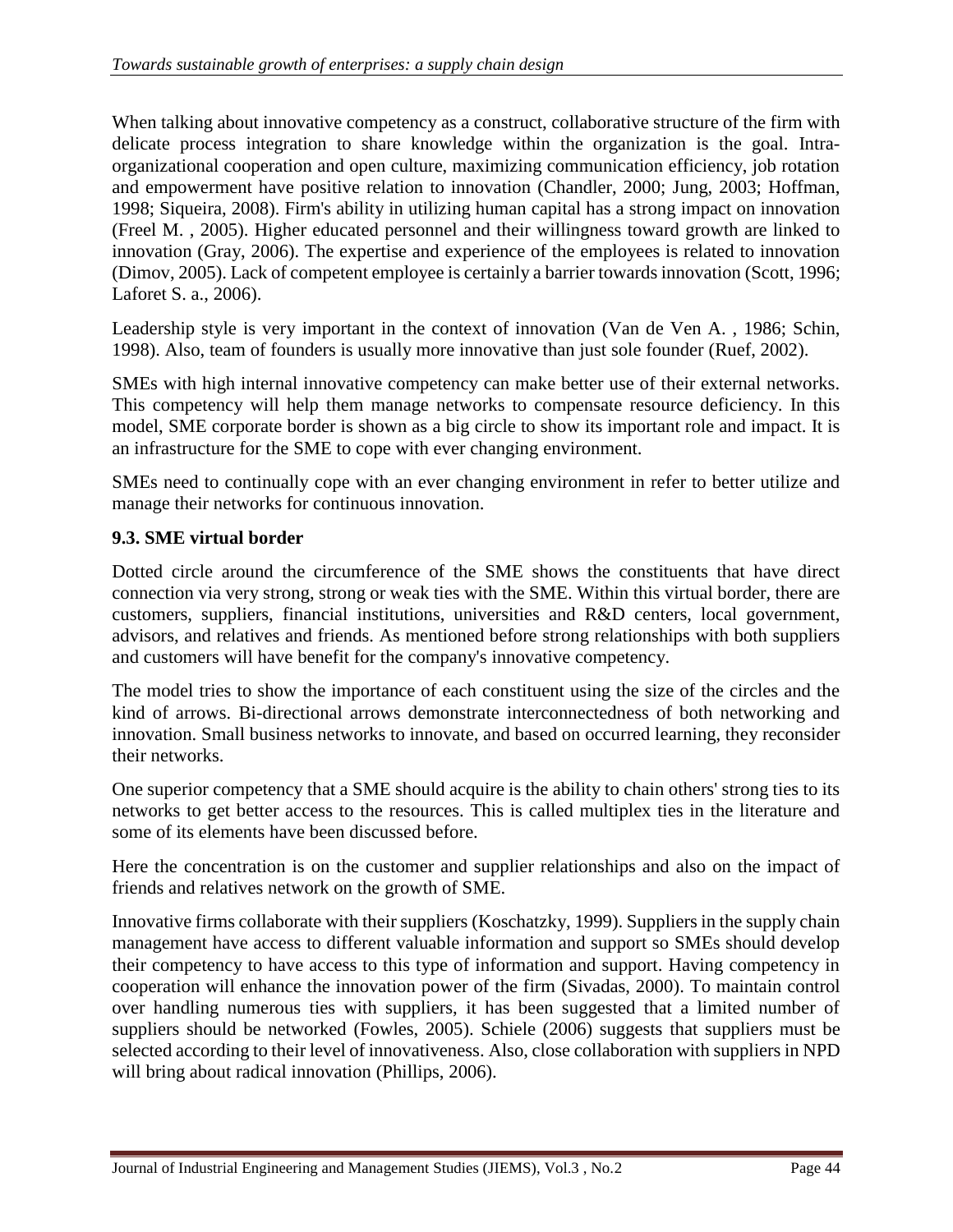Of course, SMEs may not have a lot of choice in suppliers' selection. Smallness of the SMEs may bar them to fully get benefit from big suppliers but studies show that it is still lucrative for them to stay in relation (Gulati, 2003). There seems to be a trade-off between staying in relation and having their independence. As mentioned earlier, losing independence may weaken their potential innovativeness. Within the presented model, the importance of relationship with suppliers is shown in a big circle. This type of network is within the strong tie category.

Interaction with customers will bring about innovation (Ford, 2000). Customers' demands provide best practices in the supply chain (Porter M. , 1990; Harrison, 1996). Firms, who have close ties with customers, develop new products (Lund, 2004). Von Hippel (1978) emphasizes on the role of customer involvement to provide ideas from outside. He differentiates between customer focused approach toward innovation and product approach and argues that the former is more effective (Von Hipple, 1978). So SMEs engage in collaborative innovation projects with lead customers (Smith, 1991). Some empirical studies show that customers' relations are the source of incremental innovation (Biemans, 1991).

Among sources of innovation, firms most often switch to customers' networks (Kaufmann, 2001). Customer participation reduces the risks related to innovation (Ragatz, 1997). By development of technology, the consumers have desire to engage more in the firms processes and value creation called co-creation (Bolton, 2009) which shows the increasing role of customers. Based on literature, the big circle is selected to show the customers' importance and acquired results in the network for SME. This type of tie is strong.

Also, SMEs may expand their network through their strong ties with suppliers and customers and define a new chain of multiplex ties. Each strong tie has its brokerage concept beneath. Having a cooperative relation with customers and suppliers will open a new path for SMEs to broaden their networks and make a new strong tie with a new actor, providing access to resources, information or support.

As discussed before, small firms may have weak ties, based on memorandum of understanding, with knowledge centric institutions or social communities such as universities, R&D centers and NGOs. This type of connection is shown via a thick dotted line to highlight the difference between weak and very weak ties. The linkage between academic centers with SME network in a collaborative learning is related to innovation (Sadler-Smith, 2000). Van de Ven believes knowledge should be produced in cooperation between academic centers and business actors (Van de Ven A. a., 2006).

Rowley et al. (2000) puts the R&D ventures in strong category of ties. It depends on the type of the contract. The importance of academic centers may vary between different industries and the size of the firm. But innovative SMEs, due to the lack of internal R&D, may seek to have relations with this type of network to have more benefit and agility. A medium sized circle is chosen to show that the importance is not the same as suppliers or customers but still is relatively important.

The element of financial institutions and its relationship with SMEs is very crucial. Deficiencies in accessing investment and financial support are one of the major concerns of SMEs. Various sources of finances are available for small firms including equity, venture capital, loans and securities. Managing financial networks will affect the future of the SME. Also, the types of financial resources that are applied have relation with the innovation power of the firm. Venture capital can have effect on radical innovation (Weber, 2007).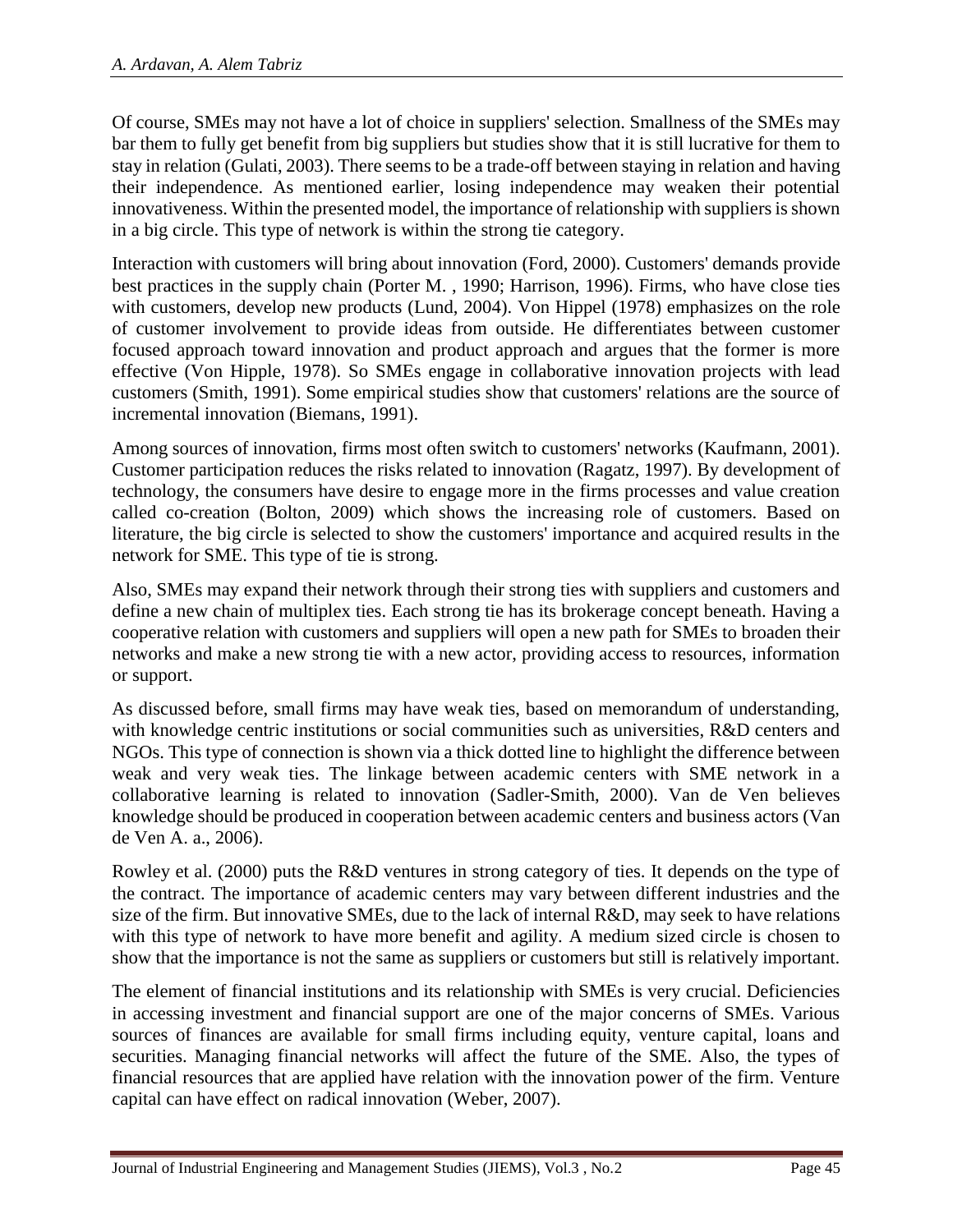Also, studies show that the role of business advisors is notable. They are almost in nearby locations and they are important for achieving goals (Bennett, 2003). Small firms should improve learning capability to use advice more efficiently (Chaston, 1999). The tie with advisors may be strong or weak as shown in the model.

Relatives and friends have strong connections with entrepreneurs driving a small firm. This type of a tie is considered very strong, especially with relatives and close friends. Having entrepreneur family has positive relations with acquiring entrepreneur traits (Kolvereid, 1996). This strong network and role modeling brings about human capital (Coleman, 1988). Strong ties with entrepreneur friends or relatives increase the propensity to start a business (Sequeira, 2007; Davidsson, 2003).

On the other hand, having connection with non-entrepreneurs may impede the chance of starting a new business (Nicolaou, 2003). Some studies show that some elite give access to opportunities to their closest friends (Hartman, 2000). Relatives and friends are one of the many resources for new ideas and connections. Because of the smallness of SMEs their impact is not negligible. Hence this is shown in a relatively middle sized circle near the SME corporate border with very strong tie.

Since SMEs face lack of experience and skill, they should be aware of their entry route toward internationalization (Collinson, 2005). Having an international network will reduce the risk of facing entry barriers (Collinson, 2005; Anderson, 1986; Coveillo, 1995). Networking is a source of knowledge and competitive advantage for SMEs for entering international markets (Fillis, 2001; Rundh, 2001). Hiring talented people having experience in international markets (Mughan, 2004) or family and friends links (Apfelthaler, 2000) are some sources of access to international markets. In this model, it is assumed that SMEs may have access to the international market via strong tie with suppliers, family and friends or via brokerage weak tie. Various types of alliance for penetrating the foreign market include joint venture, licensing and distribution and production agreements (Bierly P.E., 2007). It should be considered that domestic networking is different from international alliances (Sirmon, 2004).

### **9.4 Brokering**

The networking broker has an important role in providing connection between different networks by information or resources transfer and facilitation of interest within different people (Tetan, 2005). Network brokers reduce risks and costs of relationship and support mutually beneficial ties (White, 1996). Also, SMEs can act as a broker for themselves while searching for new opportunities and knowledge.

As mentioned earlier, there are two types of networks: exploration and exploitation. Brokering and exploration act the same way. Exploration may be an in-depth search for resources or broad one (Larusen, 2006). In broad exploration, more organizations are monitored, and in this type of brokering network weak tie, the likelihood of innovation increases (Larusen, 2006). Also, two enter different new and different technological boundaries, brokering via different organizations and industries will be helpful (Tortoreillo, 2010).

By properly managing the weak ties, firms can be the only entity who can act as broker while not letting others know each other (Gilsing, 2008). Studies show that weak ties (in this article: very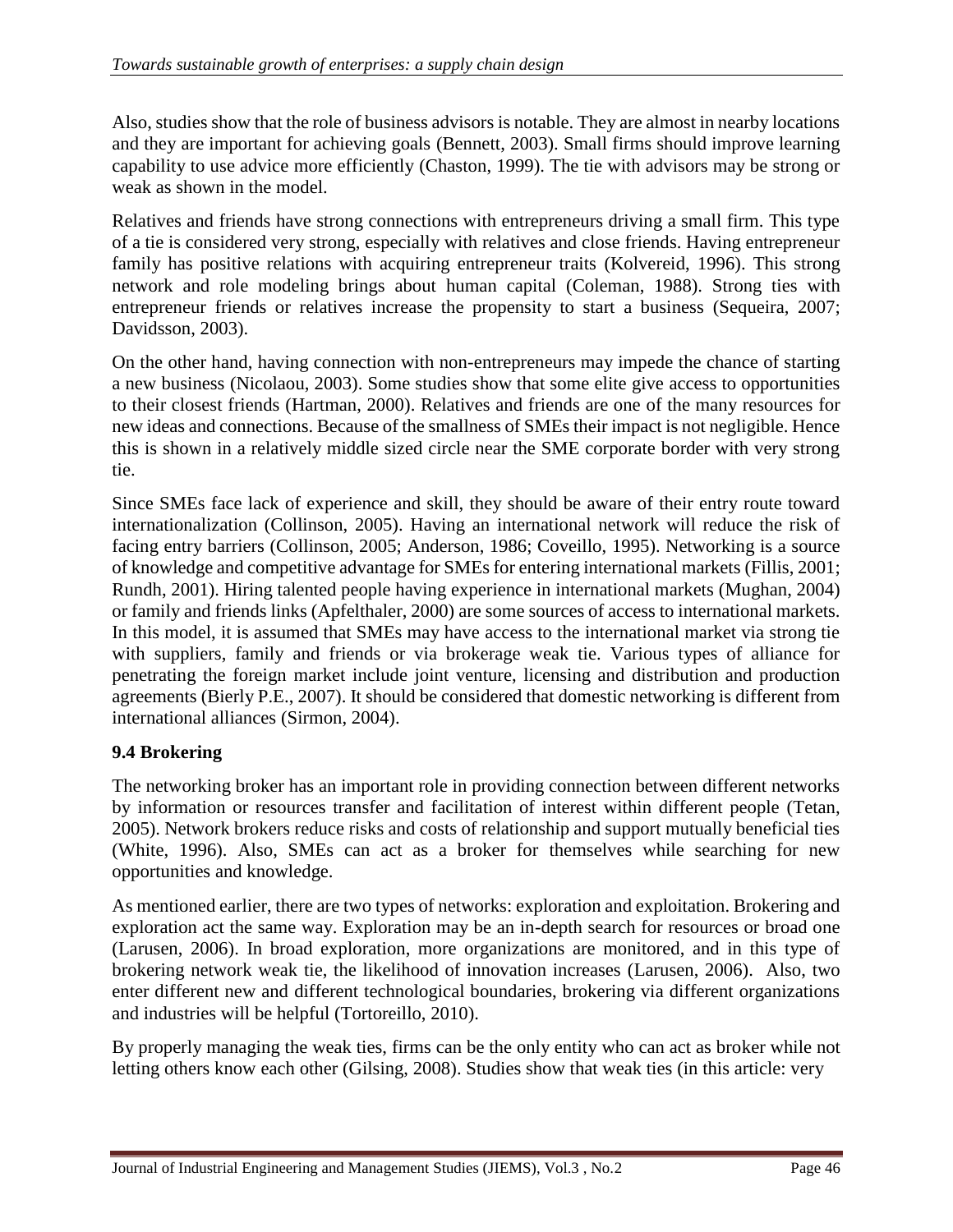weak tie) has its strength and value in the numbers of the ties rather than the interaction (Friedkin, 1982).

To avoid complicating the model, all of the very weak ties are connected through brokering. The border of the broker has been dotted to show that it is a virtual entity and it is based on managerial decision to choose to connect via brokers or self-brokering. Without brokers, SMEs may directly connect to other actors via potentially infinite numbers of very weak ties. The function of brokers and brokering is to fill the gap in structural holes. It seems that the role of brokers in handling and simplifying the complication of numerous networks for SMEs is notable.

As the number of strong ties is limited, the number of weak ties is potentially infinite. Developing brokering competency in SMEs will help them cope with the lack of resources, information and support. As shown in the model, this type of network will enable small firms to get access to the virtual border of competitors, other industries or even in international markets.

In this model a type of very weak tie with media is considered. Media are one of the important sources of innovation and intelligence. Monitoring media or brokering through them will be helpful for getting access to on-time news and information fostering both innovative competency or being proactive in the market.

### **10. Summary and discussions**

This article attempted to show the complex relationship between networking and innovation within the SME context. There are a lot of factors affecting this process and lots of combinations of ties are available in reality. On the other hand, there is evidence that shows some entrepreneurs may start a business without tie. For example, discrimination toward minorities may lead them to start their self-businesses (Aldrich, 1990).

Considering this complexity, four types of networks in a continuum model ranging from very strong ties to very weak ties were categorized. Factors that differentiate between types of networks in this continuum are: level of commitment, rate of redundancy of information, durability of a tie and acquired benefits such as information, resource and support.

Based on the literature review, exploitation networks have positive linkage with level of commitment, rate of redundancy, durability of a tie and gaining support and resources. But exploration networks have positive relation with innovative capacity of the firm. Due to limited resource availability for SMEs, binding ties will be fruitful for accessing resources and support. But neglecting a wide range of diverse ties will restrict the chance for innovation. Structural pattern of networks is a unique resource for the firm (Gulati R., 2000). Entrepreneurial networking will develop competencies (Westlund, 2003). Also, a personal network is something natural rather than a planned process (Dubini, 1991). Networking has two sides: deliberate and subconscious (Aldrich H. a., 1986).

Nonetheless, SMEs, that are facing lack of resources, should develop set of networks' dependencies and manage them to some extent that provides them more benefits, avoiding the loss of innovative competency. Network dependencies are changing from entrepreneurs contacts to some sophisticated networks such as customer and supplier innovation projects or joint development of technologies (Giuliani, 2007; Lechner C. D., 2006).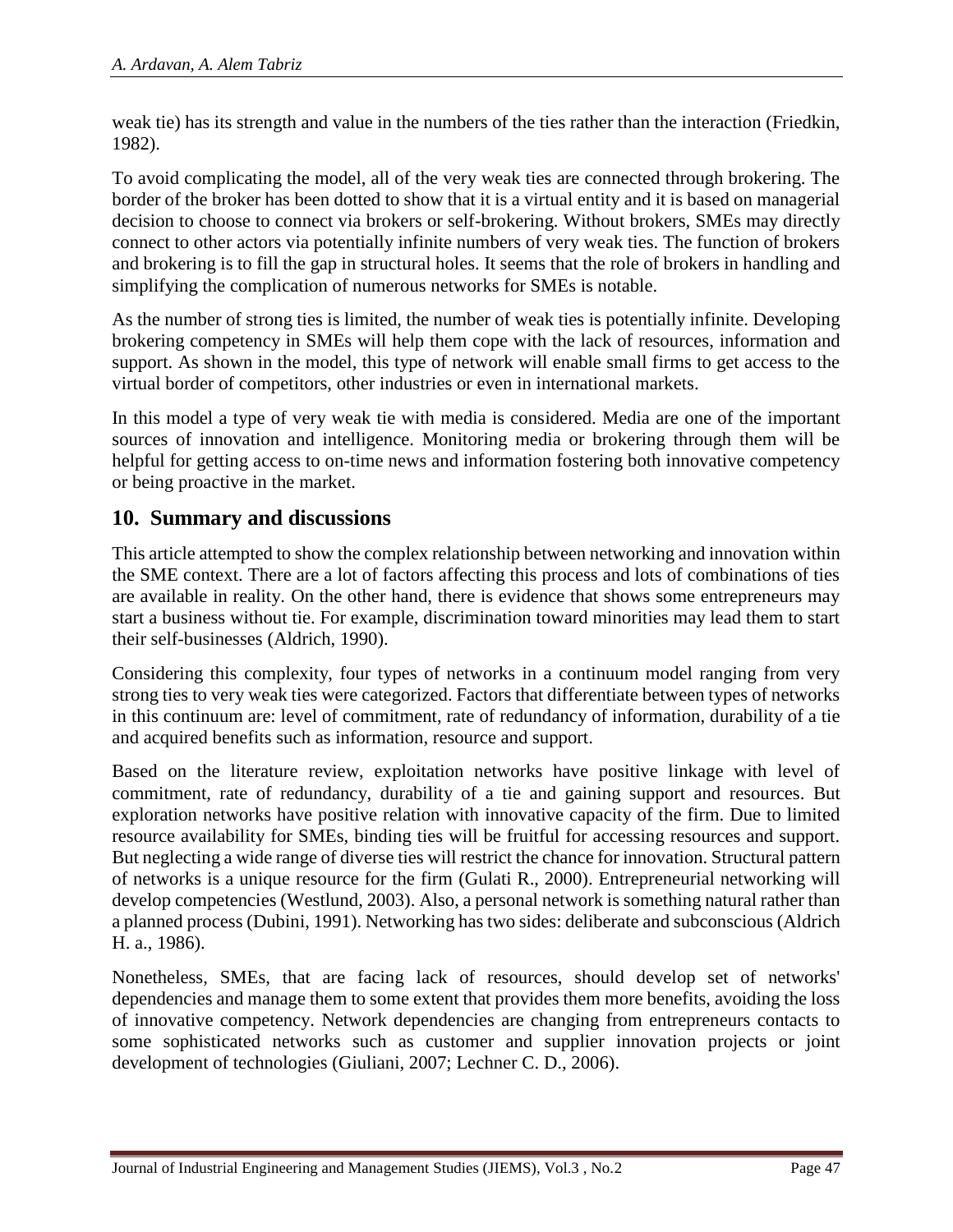But the problem for small firms is how to cope with the dilemma of managing the wide variety of ties. This should be done through concentrating on human resources of the firm, restructuring the processes in order to monitor and capture innovative ideas and opportunities. Each competent people acts as a broker for the SME to accumulate, digest and share it with others, enhancing absorptive capacity of the firm. Relying on this engine will commence a positive loop between exploration of information and exploitation of resources which leads to sustainability and growth of the SME.

For better network management, it is necessary to have a picture of different factors affecting the SMEs. Here, a conceptual model based on literature review and the proposed categorization of networks was provided. In this model, a broad depiction of different entities is presented with their relative importance in the design of their mutual networks and their types of connections. As discussed, the role of environmental factors is significant and must meticulously be managed by the SME. The high level of cohesiveness of this type of relations both provides support for SMEs but may hinder their innovative capability. Compulsory high level of commitment may work as an obstacle for the firm and the role of managerial and intra capability is needed to exploit its opportunity and prevent its shortcomings related to the innovation restriction. But, its presence as a cover over the SMEs working space is undoubted.

The results of the scholars' reviews on the SME corporate border were provided and the importance of the in-house organization among the founder(s), management team and personnel was emphasized. In concert with the literature, an in-depth analysis of elements in the SME virtual border is provided and that the strong relationship with the customers and proper selection of the suppliers is a differentiating point for SMEs comparing to large firms. Agility and market connectedness of the SMEs will initiate innovative ideas for them. Also, via strong ties with customers and suppliers, new multiplex ties may emerge so that access to new resources will be realized.

Also, the role of universities and R&D centers which are placed in the category of weak ties are elaborated. Of course, it depends on the type of contract between the firm and R&D centers. But lack of resources for SMEs may act as an obstacle for them to engage in high committed relations with R&D centers. So some sort of memorandum of understanding is proposed to have access to this source of innovative ideas continuously.

The relative importance of very strong ties with relatives and friends for innovative capability and its different facets were reviewed. Also, strong ties with advisors are notable. To improve entrepreneurship and SMEs performance to sustain growth, some countries such as England provide a department of advisors to help them via necessary advices.

The role of brokerage and brokering competency is also another aspect of network management for SMEs. This sort of very weak tie is a source of initiatives and innovative ideas for the firm. Managing these mentioned relationships needs an intra-competency, which means that while the firm concentrates inside, these actors are monitored to form new ties or change the type of the relations.

## **References**

Aidis, R. E. ,2008, "Institutions and entrepreneurship development in Russia: a comparative perspective", *Journal of Business Venturing, 23(6)*, 656-72.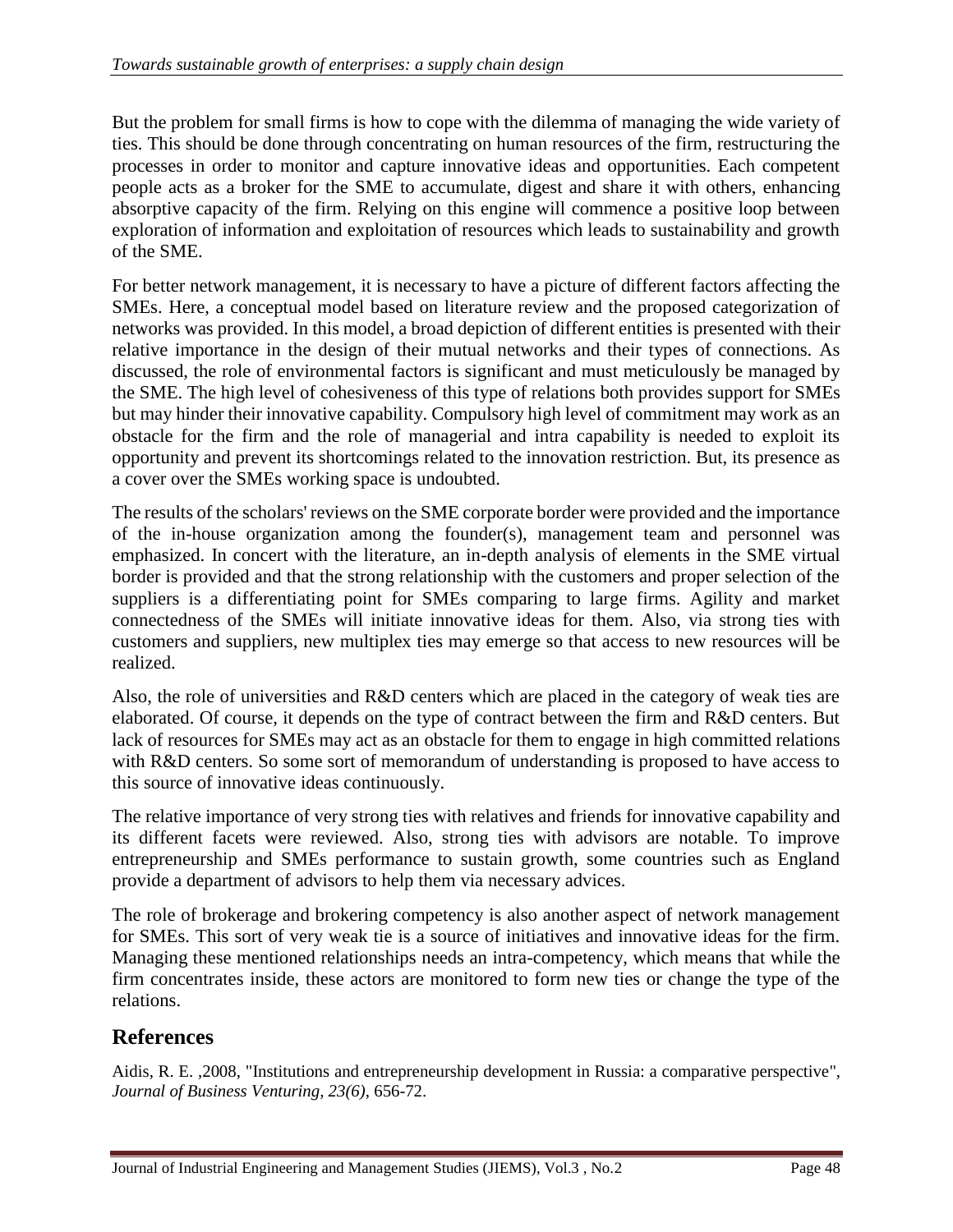Alderich, H. R., 1989, "Women on the verge of a breakthrough: networking among entrepreneurs in the United States and Italy", *Entrepreneurship and Regional Development, 1(4)*, 339-56.

Aldrich H., A. E., 1986, "Even dwarfs started small: liabilities of age and size and their strategic impliccations", *Res Org Beh, 8*, 165-98.

Aldrich, H. a., 1986, "Entrepreneurship through social neetworks. In D. a. Sexton", *Art and Science of Entrepreneurship* (pp. 3-23). New York: Ballinger Publishing Company.

Aldrich, H. a., 1990, "Ethnicity and entrepreneurship", *Annual Review of Socilogy, 16(1)*, 111-35.

Almeida, P. D., 2003, "Startup size and the mechanisms of external learning: Increasing pportunity and decreasing ability?", *Research Policy, 32(2)*, 301-15.

Amit, R. G., 1993, "Challenges to theory development in entrepreneurship research", *Journal of Management Studies, 30(5)*, 816-33.

Anderson, E. a., 1986, "Modes of foreign entry: a transaction cost analysis and propositions", *Journal of International Business Studies, 17*, 1-26.

Apfelthaler, G., 2000, "Why small enterprises invest abroad: the case of four austrian firms with US operations", *Journal of Small Business Management, 38(3)*, 92-8.

Arranz, N. a., 2008, "The choice of partners in R&D cooperation: an emprical analysis of Spanish firms", *Technovation, 28(1-2)*, 88-100.

B. Schoonjans, P. V., 2013, "Formal Business Networking and SME Growth", *Small Business Economics, 41*(1), 169-181.

Barnett, E. a., 2000, "Managers' accounts of innovation processes in small and medium-sized enterprises", *Journal of Small Business and Enterprise Development, 7(4)*, 315-24.

Baron, R. a., 2009, "Entrepreneurs' social skills and new venture performance: mediating mechanisms and cultural generality", *Journal of Management, 35(2)*, 282-306.

Bartjargal, B. a., 2004, "Entrepreneurs' access to private equity in China: the role of social capital", *Organization Science, 15(2)*, 159-72.

Bell, J. K., 1998, "Editorial: Advances in export marketing theory and practice", *International Marketing Review, 15(5)*, 322-32.

Bennett, R. a., 2003, "The spatial market of business advice and consultanacy to SMEs" *Computers, Environment and Urban Systems, 27(3)*, 309-36.

Bergenholtz, C., 2011, "Knowledge brokering: spanning technological and network boundaries" European Journal of Innovation Management, 14(1), 74-92.

BIE., 1995, "*Beyond the Firm: An Assessment of Business Linkages and Networks in Australia"* Canberra: AGPS Canberra, Bureau of Indstry Economics, BIE Research Reports.

Biemans, W., 1991, "User and third-party involvement in developing medical equipment innovations", *Technovation, 11*, 163-82.

Bierly P.E., G. S., 2007, "Exploring alliance partner selection: fit, trust and strategic expediency" *Long range planning, 40*, 134-53.

Bolton, R. S.-I., 2009, "Interactive services: A framework, synthesis and research directions", *Journal of Interactive Marketing, 23(1)*, 91-104.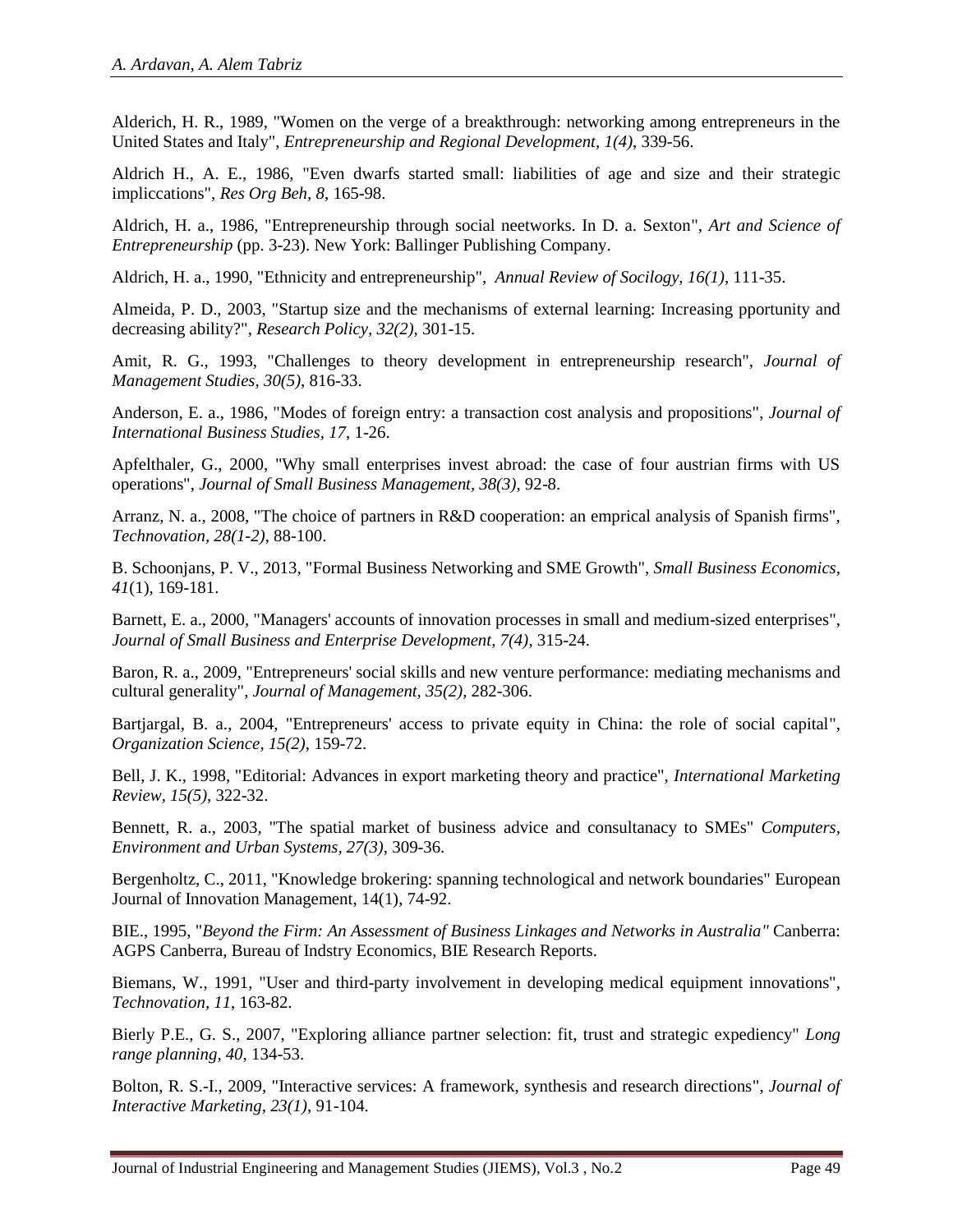Bos-Brouwers, H., 2009, "Corporate sustainability and innovation in SMEs: evidence of themes and activities in practice", *Business Strategy and the Environment*, www3.interscience.wiley.com.eresources.shef.ac.uk/cgi-bin/fulltext/122464181/PDFSTART.

Bougrain F., a. H., 2002, "Innovation, Collaboration and SMEs internal research capacities", *Research Policy, 31(5)*, 735-747.

Bougrain, F. a., 2002, "Innovation, collaboration and SMEs internal research capabilities", *Research Policy, 31(5)*, 735-47.

Brown, X., 1998, "Innovation management and contemporary small enterprise research".

Burt, R., 1992, "*Structural Holes: The Social Structure of Competition",* Cambridge: Harvard University Press.

Burt, R., 2005, "*Brokerage and Closure: An Introduction to Social Capital",* Oxford: Oxford University Press.

Caplado, A., 2007, "Network structure and innovation: the leveraging of a dual network as a distinctive relational capability", *strategic Management Journal, 28*, 585-608.

Casson, M., 1982, "*The entrepreneur, an Economic Theory",* Oxford: Oxford Press.

Chandler, G. K., 2000, "Unraveling the determinants and consequences of an innovation-supportive organizational culture", *Entrepreneurship Theory and Practice, 25(1)*, 59-76.

Chaston, I. B.-S., 1999, "Organizational learning: research issues and applications in SME sector firms. *International Journal of Entrepreneurial Behaviour & Research, 5(4)*, 19.

Chesbrough, H., 2003, "*Open innovation: The new imperative for creating and profiting from technology",* Cambridge: Harvard Business School Press.

Childerhouse, P., 2003, "Simplified material flow holds the key to supply chain integration", Omega, 31(1), 17-27.

Cohen, W. a., 1990, "Absorptive capacity: A new perspective on learning and innovation", *Administrative Science Quarterly, 35(1)*, 128-52.

Coleman, J., 1988, "Social capital in the creation of human capital *American Journal of Sociology, 94*, s1- S95.

Collinson, S. a., 2005, "Decision-making and market orientation in the internationalisation process of small and medium-sized enterprises", *Management International Review, 45(4)*, 413-36.

Corbin, J., 1990, "Grounded theory research: Procedures, canons, and evaluateive criteria", *Aualitative Sociology, 13*(1), 3-21.

Coveillo, N. a., 1995, "Growing the entrepreneurial firm: networking for international marketing development", *European Journal of Marketing, 29(7)*, 49-61.

Das T.K., T. B., 2002, "Alliance constellations: a social exchange perspective", *Academy of Management Review, 27(33)*, 445-56.

Davidsson, P. a., 2003, "The role of social and human capital among nascent entrepreneurs", *Journal of Business Venturing, 18(3)*, 301-31.

De Carolis, D. a., 2006, "Social capital, cognitioin, and entrepreneurial opportunities: a theoretical framework", *Entrepreneurship: Theory and Practice, 30(1)*, 41-56.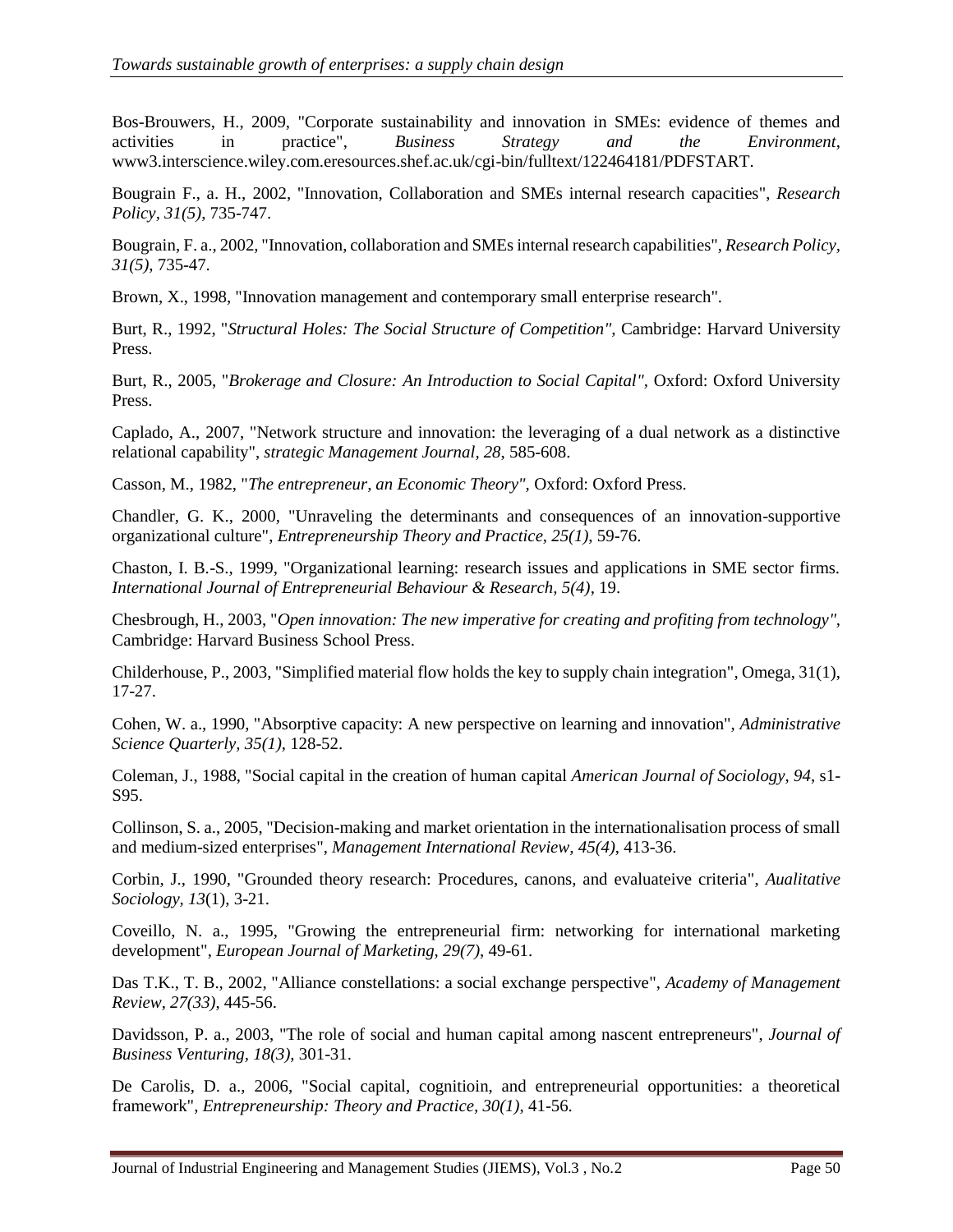Deakins, D. I., 2007, "Ethnnic minority businesses in Scotland and the role of social capital", *International Small Business Journal, 25(3)*, 307-26.

Dean, J. H., 1997, "Understanding Business Networks: Evidence from the Manufacturing and Service Sectors in Australia", *Journal of Small Business Management, 35(1)*, 78-84.

Dekker, H., 2004, "Control of inter-organizational relationships: evidence on appropriation concers and coordination requirements", *Accounting, Organizations and Society, 29(1)*, 24-49.

Dimov, D. a., 2005, "Human capital theory and venture capital firms: exploring home runs and strike outs", *Journal of Business Venturing, 20*, 1-21.

Dittrich, K. D., 2007, "Strategic repositioning by means of alliance networks: the case of IBM", *Research policy, 36(10)*, 1496-511.

Dobbs, M. a., 2007, "Small business growth: recent evidence and new directions", *International Journal of Entrepreneurial Behaviour & Research, 13(5)*, 296-322.

Dodgson, M. a., 1991, "Technology strategies in small firms", *Journal of General Management, 17(1)*, 45- 55.

Drejer, I. a., 2007, "Searching near and far: Determinants of innovative firms' propensity to collaborate across geographical distance", *Industry and innovation, 14(3)*, 259-75.

Dubini, P. a.,1991, "Personnal and extended networks are central to the entrepreneurial process", *Jourdnal of Business Venturing, 6*, 305-13.

Elfring, T. a., 2007, "Networking by entrepreneurs: Patterns of tie formation in emerging organisations", *Organization Studies, 28(12)*, 1849-72.

Fillis, I., 2001, "Small firm internationialisation: an investigative survey and future research directions", *Management Decision, 39(9)*, 767-83.

Ford, C., 2000, "Creative developments in creativity theory", *Academy of Management Review, 14*, 532- 50.

Forsman, H. a., 2011, "Small Manufacturing and Service Enterprises as Innovators: A Comparison by Size", *European Journal of Innovation Management, 14*, 27-50.

Fowles, S. a., 2005, "Innovation networks: Good ideas from everywhere in the world", *Strategy and Leadership, 33(4)*, 46-50.

Freel, M., 2005, "The characteristics of innovation-intensive small firms: evidence from Northern Britain", *International Journal of Innovation Management, 9(4)*, 401-29.

Freel, M. a., 2007, "The Community Innovation Survey 4: Profiling Scotland's Innovation Performance", *available at: www.scotland.gov.uk/publications/2007*.

Friedkin, N., 1982, "Information flow through strong and weak ties in intraorganizational social networks", *Social Networks, 3(4)*, 273-85.

Gilsing, V. N., 2008, "Network embeddedness and the exploration of novel technologies: technological distance, betweenness centrality and density", *Research Policy, 37*, 1717-32.

Giuliani, E., 2007, "The selective nature of knowledge networks in clusters: Evidence from the wine industry", *Journal of Economic Geography, 7(2)*, 139-68.

Granovetter, M., 1973, "The strength of weak ties", *The American Journal of Sociology, 78(6)*, 1360-80.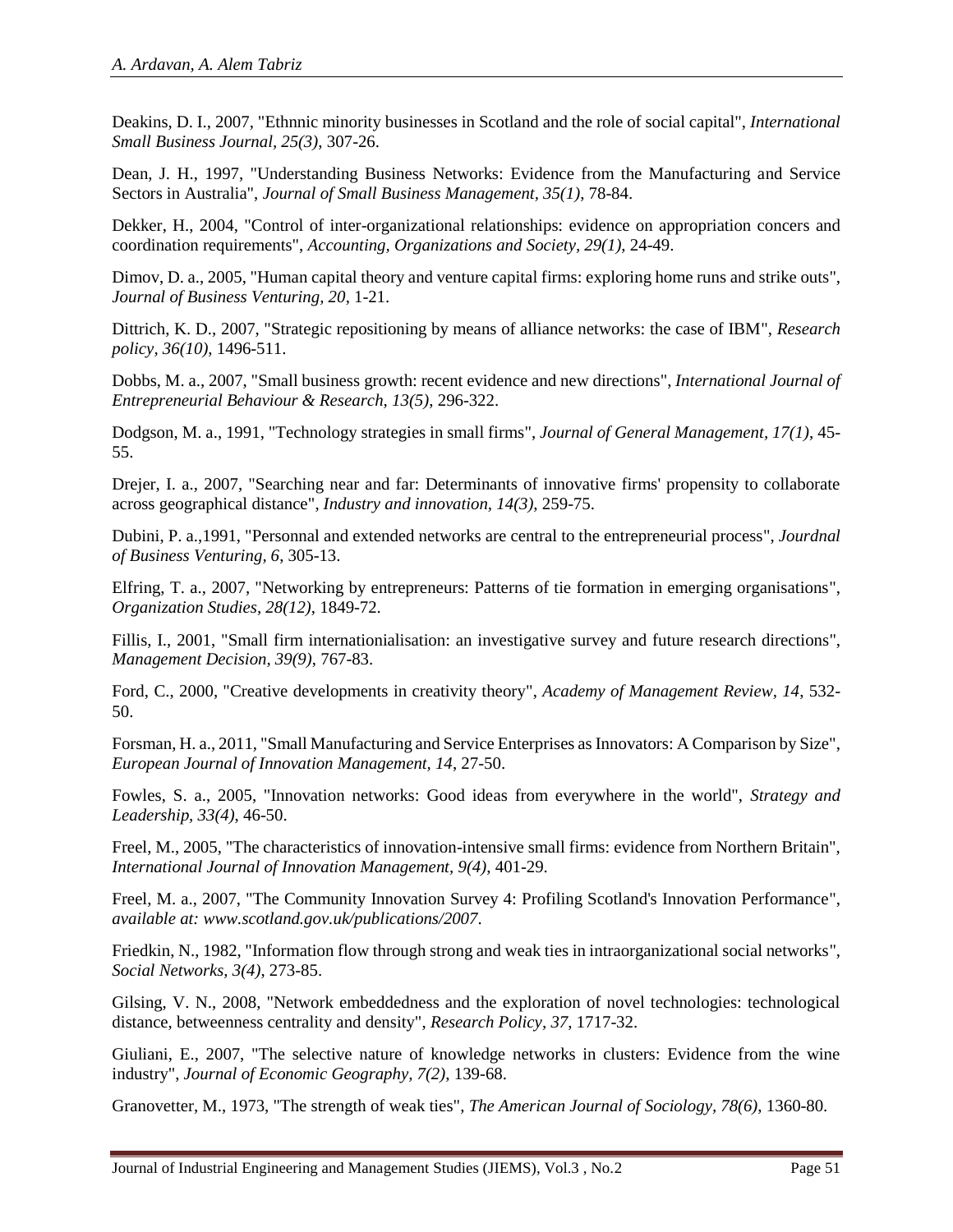Gray, C., 2006, "Absorptive capacity, knowledge management and innovation in entrepreneurial small firms", *International Journal of Entrepreneurial Behaviour & Research, 12(6)*, 345-60.

Gregory, R. W., 2010, "Design science research and the grounded theory method: Charateristics, differences, and complementary uses", *Proceedings of the 18th European Conference on Information Systems* (p. 7). Pretoria, South Africa: ECIS 2010.

Griffith, R. R., 2003, "R&D and absorptive capacity: theory ad empirical evidence", *Scandinavian Journal of Economics, 105(1)*, 99-1183.

Gulati R., N. N., 2000, "Strategic networks", *Strategic Management Journal, 21*, 203-15.

Gulati, R. a., 2003, "Which ties matter when? The contingent effects of interorganizational partnerships on IPO success", *strategic Management Journal, 24(2)*, 127.

Harding, R., 2003, "*Global Entrepreneurship Monitor UK Report 2002",* London: London Business School.

Harrison, B. K., 1996, "Innovative firm behavior and local milieu: Exploring the intersection of agglomeration, firm effects, and technological change. *Economic Geopraphy, 72*, 233-58.

Hartman, M., 2000, "Class-specific habitus and the social reproduction of the business elite in Germany and France", *The Sociological Review, 48(2)*, 241-61.

Hoffman, K. P., 1998, "Small firms' R&D, technology and innovation in the UK: a literature review", *Technovation, 18(1)*, 39-55.

Holmund, M. a., 1998, "Relationships and the internationalisation of Finnish small and medium-sized companies", *International Small Business Journal, 16(64)*, 46-63.

Huggins, R., 2010, "Network resources and knowledge alliances: Sociological perspectives on inter-firm networks as innovation facilitators", International Journal of Sociology and Social Policy, 30(9). 515-531.

Hult, G. H., 2004, "Innovativeness: its antecedents and impact on business performance", *Industrial Marketing Management, 33(5)*, 429-38.

J. H. Love, S. R., 2015, "SME innovation, exprting and growth: A reveiw of existing evidence", *International Small Business Journal, 33*(1).

Jack, S., 2005, "The role, use and activation of strong and weak network ties: a qualitative analysis", *Journal of Management Studies, 42(6)*, 1233-59.

Jarratt, D., 1998, "A Strategic Classification of Business Alliances: A Qualitative Perspective Built from a Study of Small and Medium-sized Enterprises" *Qualitative Market Research, 1(1)*, 39-49.

Jennings, P. a., 1997, "The Performance and Competitive Advantage of Small Firms: A Management Perspective", *International Small Business Journal, 15(2)*, 63-75.

Johannisson, B., 1986, "Network Strategies: Management Technology for Entrepreneurship and Change", *International Small Business Journal, 5(8)*, 19-30.

Johnson, B., 1990, "Toward a multidimensional model of entrepreneurship: the case of achievement motivation and the entrepreneur", *Entrepreneurship theory and practice*, 39-54.

Jung, D. I., 2003, "The Role of Trasformational Leadership in Enhancing Organizational Innovation: Hypotheses and some Preliminary Findings", *Leadership Quarterly, 14(4)*, 525-44.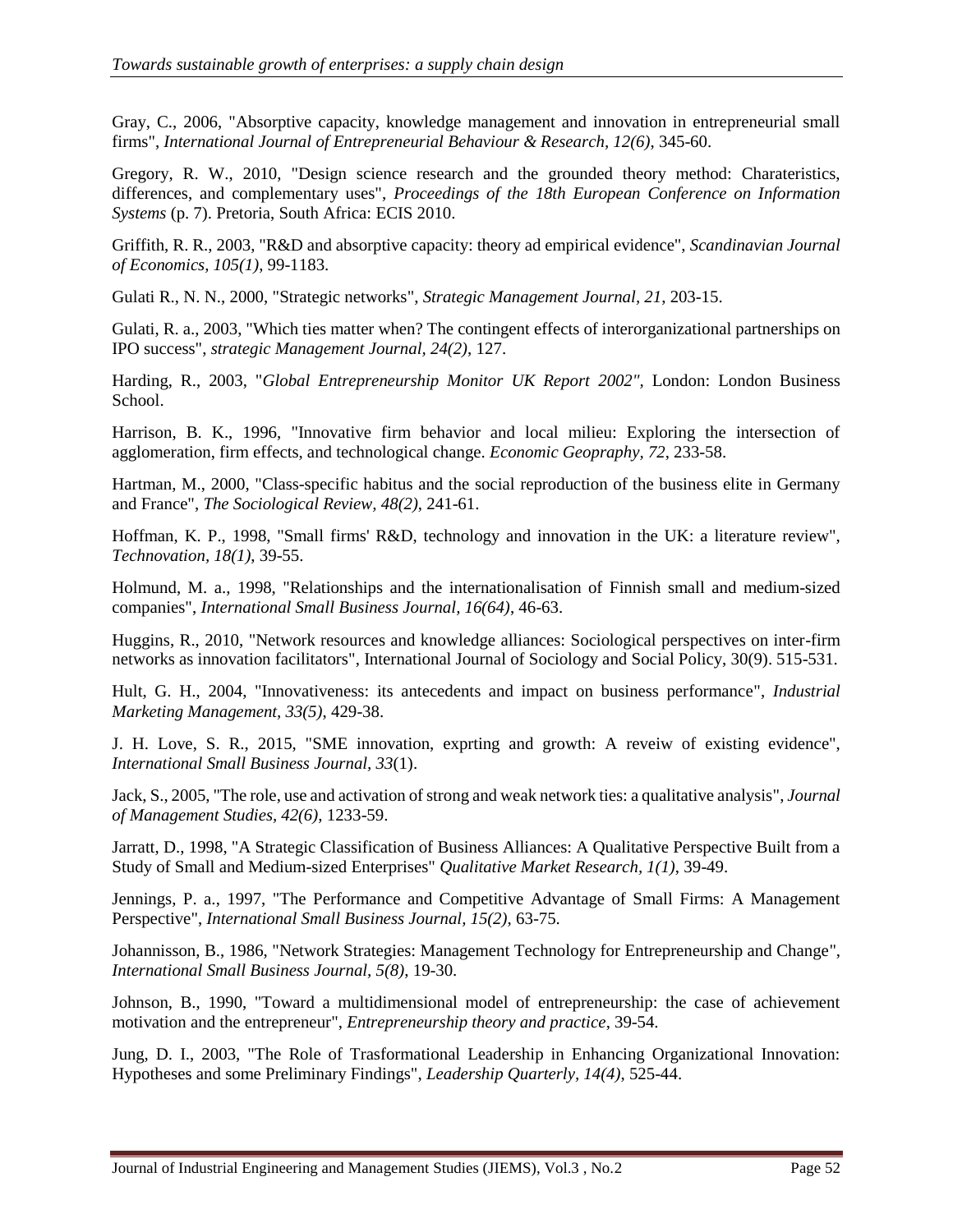Jutla, D. B., 2002, "Supporting the e-business readiness of small and medium-sized enterprises: approaches and metrics", *Internet Research: Electronic Networking Applications and Policy, 12 No.2*, 139-64.

Kastelle, T. a., 2010, "Are Small World Networks Always Best for Innovation", *Innovation: Management, Policy & Practice, 12(1)*, 75-87.

Kaufmann, A. a., 2001, "Science industry interaction in the process of innovation: the importance of boundary-crossing between systems", *Research Policy, 30*, 791-804.

Kannan, V., 2005, "Just in time, total quality management, and supply chain management: understanding their linkages and impact on business performance", Omega, 33(2), 153-162.

Kolvereid, L., 1996, "Prediction of employment status choice intentions", *Entrepreneurship: Theory and Practice, 21(1)*, 47-57.

Koschatzky, K., 1999, "Innovation Networks of Industry and Business-Related Services - Relations Between Innovation Intensity of Firms and Regional Inter-Firm Cooperation", *European Planning Studies, 7(6)*, 737-57.

Kotabe M., a. S., 1995, "The Role of Strategic Alliances in High-Technology New Product Development", *Strategic Management Journal, 16(8)*, 621-636.

Krackhardt, D., 1992, "The Strength of Strong Ties: The Importance of Philo in Organizations. In A. R. N. Nohria (Ed.)", *Networks and Organizations: Structure, Form, and action* (pp. 216-39). Boston: Harvard Business School Press.

Kraft, K., 1989, "Market structure, firm characteristics and innovative activity. *The Journal of Industrial Economics, 37(3)*, 329-36.

Kristiansen, S. a., 2002, "Enacting their business environments: Asian entrepreneurs in Eas Africa. *African and Asian Studies, 1(3)*, 165.

Kuratko, D. a., 1995, "*Entrepreneurship: A Contemporary Approach",* Fort Worth, TX: Thd Dryden Press.

Laforet, S., 2009, "Effects of size, market and strategic orientation on innovation", *European Journal of Marketing, 43*, 188-212.

Laforet, S., 2011, "A framework of organisational innovation and outcomes in SMEs", *International Journal of Entrepreneurial Behaviour & Research, 17*(4), 380-408.

Laforet, S. a., 2006, "Innovative characteristics of small manufacturing firms", *Journal of Small Business and Enterprise Development, 13(3)*, 363-80.

Larusen, K. a., 2006, "Open for innovation: the role of openness in explaining innovation performance among UK manufacturing firms", *Strategic Management Jornal, 27(2)*, 131-50.

Lasgani, A., 2012, "How Can External Relationships Enhance Innovation in SMEs? New Evidence for Europe", *Journal of Small Business Management, 50*, 310-39.

Lechner, C. a., 2003, "Firm networks: External relationships as sources for the growth and competitiveness of entrepreneurial firms", *Entrepreneurship and Regional Development, 15(1)*, 1-26.

Lechner, C. D., 2006, "Firm networks and firm development: The role of the relational mix", *Journal of Business Venturing, 21(4)*, 514-40.

Lin, N., 2001, "*Social Capital: A Theory of Social Structure and Action",* Cambridge, New York: Cambridge University Press.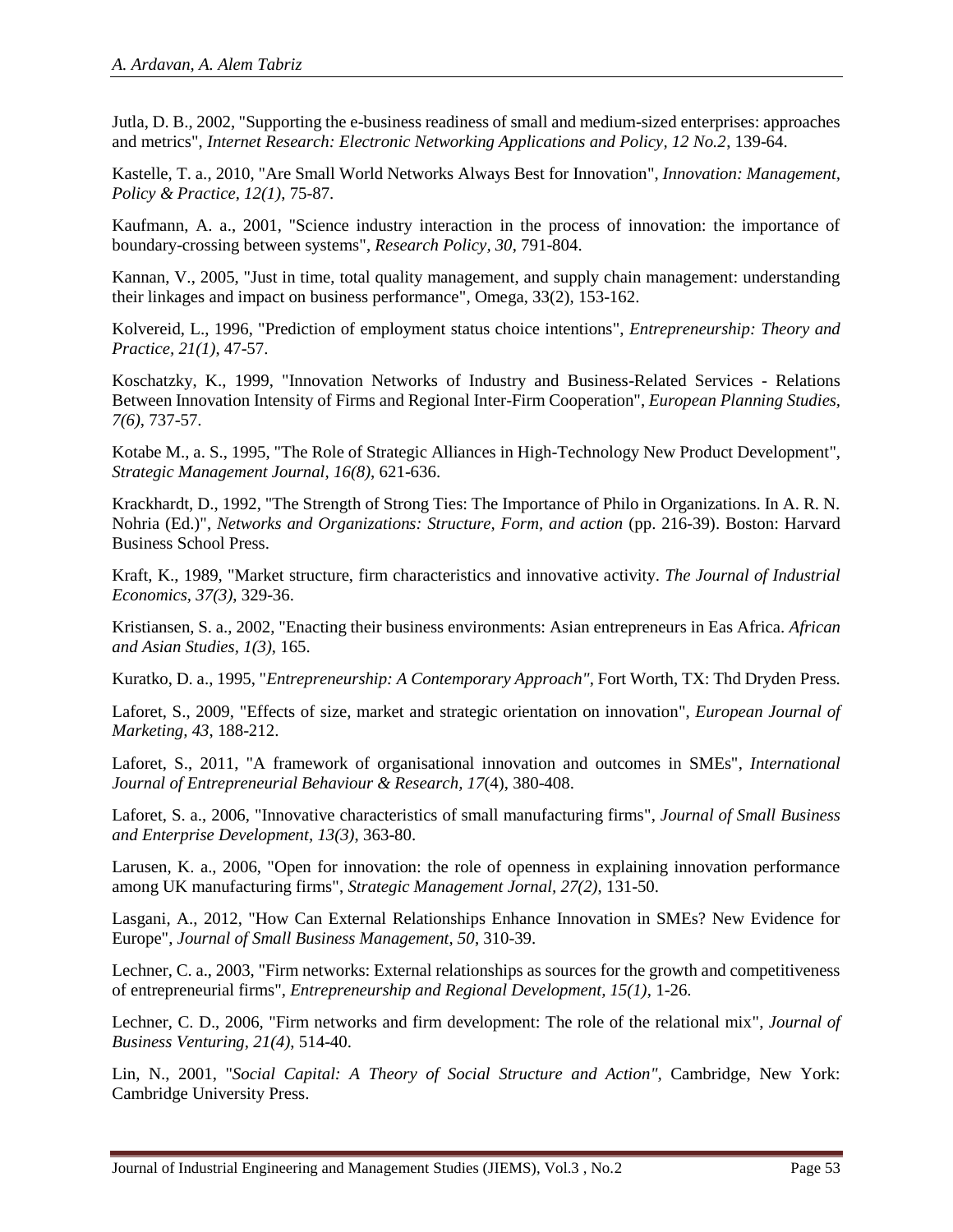Littunen, H. a., 2009, "Differentiating factors of venture growth: from statics to dynamics", *International Journal of Entrepreneurial Behaviour & Research, 15(6)*, 535-54.

Low, D. C., 2007, "Inter-relationships between innovation and market orientation in SMEs", *Management Research News, 30(12)*, 878-91.

Lowik, S. D., 2012, "Strong Ties as Sources of New Knowledge: How Small Firms Innovate through Bridging Capabilities", *Journal of Small Business Management, 50*, 239-56.

Lund, R., 2004, "The managed ineraction between innovation and learning and a complementary perspective", In J. C. Lundvall, *Product innovation, ineractive learning and economic performance* (pp. 69-98). Amsterdam: Elsevier.

M. D. Parrilli, M. J., 2010, "The Role of Interactive Learning to Close the "Innovation Gap" in SME-Based Local Economies: A Furniture Cluster in the Basque Country and its Key Policy Implications", *European Planning Studies, 18*(3), 351-370.

March, J., 1991, "Exploration and exploitation in organizational learning", *Organizational Science, 2*, 101- 23.

Mazzarol, T. R., 2008, "The Role of Complimentary Actors in the Develpment of Innovation in Small Firms", *International Journal of Innovationi Management, 12(2)*, 1-31.

McAdam, R. M., 2004, "Barriers to innovation within small firms in a peripheral location", *International Journal of Entrepreneurial Behaviour & Research, 10(3)*, 206-21.

McGrath, R. T.-H., 1996, "Innovation, Competitive Advantage and Rent: A Model and Test" *Management Science, 42*, 389-403.

Mohannak, K., 2007, Innovation Networks and Capability Building in the Australian High-Technology SMEs", *European Journal of Innovation Management, 10(2)*, 236-51.

Motwani, J. D., 1999, "Managing innovation in French small and medium-sized enterprises", *Journal of Small Business Management, 37(2)*, 106-14.

Mughan, T. L.-R., 2004, "Management consulting and international business support for SMEs: need and obstacles", *Education+Training, 46(8/9)*, 424-32.Nicolaou, N. a., 2003, "Social networks in organizational emergence: the university spinout phenomenon", *Management Science, 49(12)*, 1702-25.

Nootboom, B., 1994, "Innovation and Diffusion in Small Firms: Theory and Evidence", *Small Business Economics, 6(5)*, 327-47.

North, D. a., 2000, "Innovative activity in SMEs and rural economic development: some evidence from England", *European Planning Studies, 8(1)*, 87-106.

North, D. a., 2000, The Innovativeness and Growth of Rural SMEs During The 1990s, *Regional Studies, 34(2)*, 145-157.

Oakey, R. a., 1999, "United Kingdom High-Technology Small Firms in Theory and Practice: A Review of Recent Trends", *International Small Business Journal, 17(1)*, 48-64.

OECD., 1993, "*Small and Medium-Sized Enterpriese: Technology and Competitiveness",* Paris: Organisation for Economic Cooperation and Development.

OECD., 2001, "*Oslo Manual: The Measurement of Scientific and Technological Activities: Proposed Guidelines for Collecting and Interpreting Technological Innovation Data",* Oslo: Organization of Economic Co-operation and Development, European Union, Eurosatat.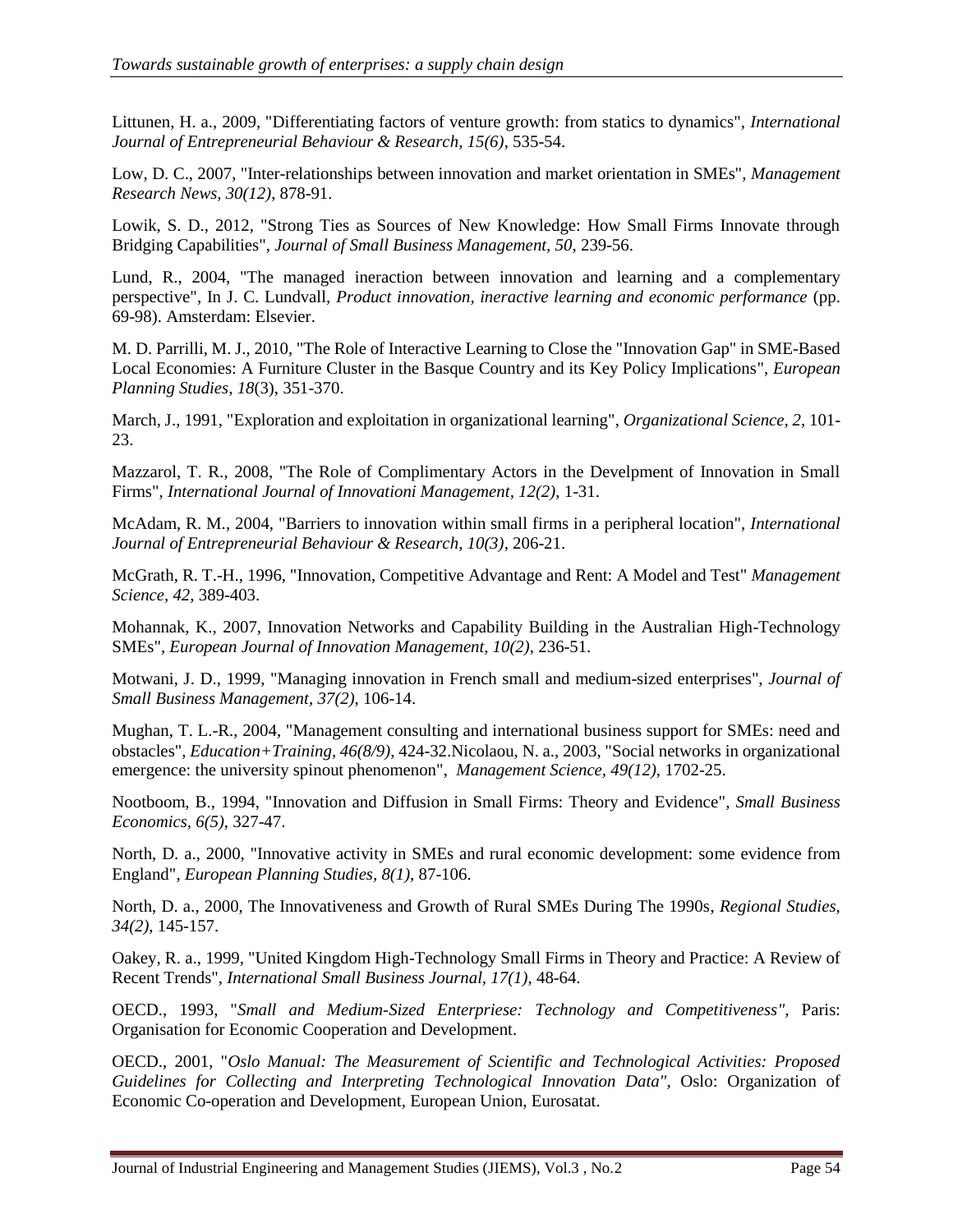OECD., 2004, "*SME Statistics: Towards a more systematic statistical measurement of SME behaviour", Promoting Entrepreneurship and Innovative SMEs in a Global Economy.* Istanbul, Turkey 3-5 June: Organisation for Economic Cooperation and Development, Paris.

O'Regan, N. a., 2005, "Innovation in SMEs: the impact of strategic orientation and environmental perceptions", *International Journal of Productivity and performance Management, 54(2)*, 81-97.

Perry, T., 1995, "How Small Firms Innovate: Designing a Culture for Creativity", *Research Technology Management, 38(2)*, 14-20.

Peters, T., 1987, "*Thriving on choas",* London: Macmillan.

Phillips, W. L., 2006, "Discontinuous innovation and supply relationships: Strategic alliances", *R&D Management, 6(4)*, 451-61.

Poon, S. a., 1999, "An exploratory study of small business internet commerce issues", *Information and Management, 35 No.1*, 9-18.

Porter, M., 1990, "*The competitive advantages of nations",* New York: Free Press.

Porter, M. E., 1999, "*The New Challange to America's Prosperity: Finding from the Innovation Index",* Washington D.C.: Council on Competitiveness.

Portes, A. a.,1993, "Embeddedness and immigration: notes on the social determinants of economic action", *The American Journal of Sociology, 98(6)*, 1320-50.

Powell, W. a., 2005, "Networks of innovators", In J. M. Fagerberg, *The Oxford Handbook of Innovation* (pp. 56-85). Oxford: Oxford University Press.

Puffer, S. a., 2007, "Can Russia's state-managed, network capitalism be competitive?: Institutional pull versus institutional push", *Journal of World business, 42(1)*, 1-13.

Ragatz, G. H., 1997, "Success factors for integrating suppliers into new product development", *Journal of Product Innovation Management, 14*, 190-202.

Ray, D., 1993, "Understanding the entrepreneur: entrepreneurial attributes, experience and skills", *Entrepreneurship and Regional Development, 5*, 345-57.

Rowley T., B. D., 2000, "Redundant governance structures: an analysis of structural and relational embeddedness in the steel and semiconductor industries", *Strategic Management Journal, 21*, 369-86.

Ruef, M., 2002, "Strong ties, weak ties and islands: structural and cultural predictors of organizational innovation", *Industrial and Corporate Change, 11(3)*, 427-49.

Rundh, B., 2001, "International market development: new patterns in SMEs international; market behaviour?", *Market Intelligence & Planning, 19(5)*, 319-29.

S. Gronum, M. L., 2012, "The Role of Networks in Small and Medium-Sized Enterprise Innovation and Firm Performance", *Journal of Small Business Management, 50*(2), 257-282.

S. Konsti-Laakso, T. P., 2012, "Facilitating SME Innovation Capability through Business Networking", *Creativity and Innovation Management, 21*(1), 93-105.

Sadler-Smith, E. G., 2000, "Using collaborative learning to develop small firms", *Human Resource Development, 3(3)*, 285-306.

Salavou, H. B., 2004, "Organizational innovation in SMEs: the importance of strategic orientation and competitive structure", *European Journal of Marketing, 38(9)*, 1091-112.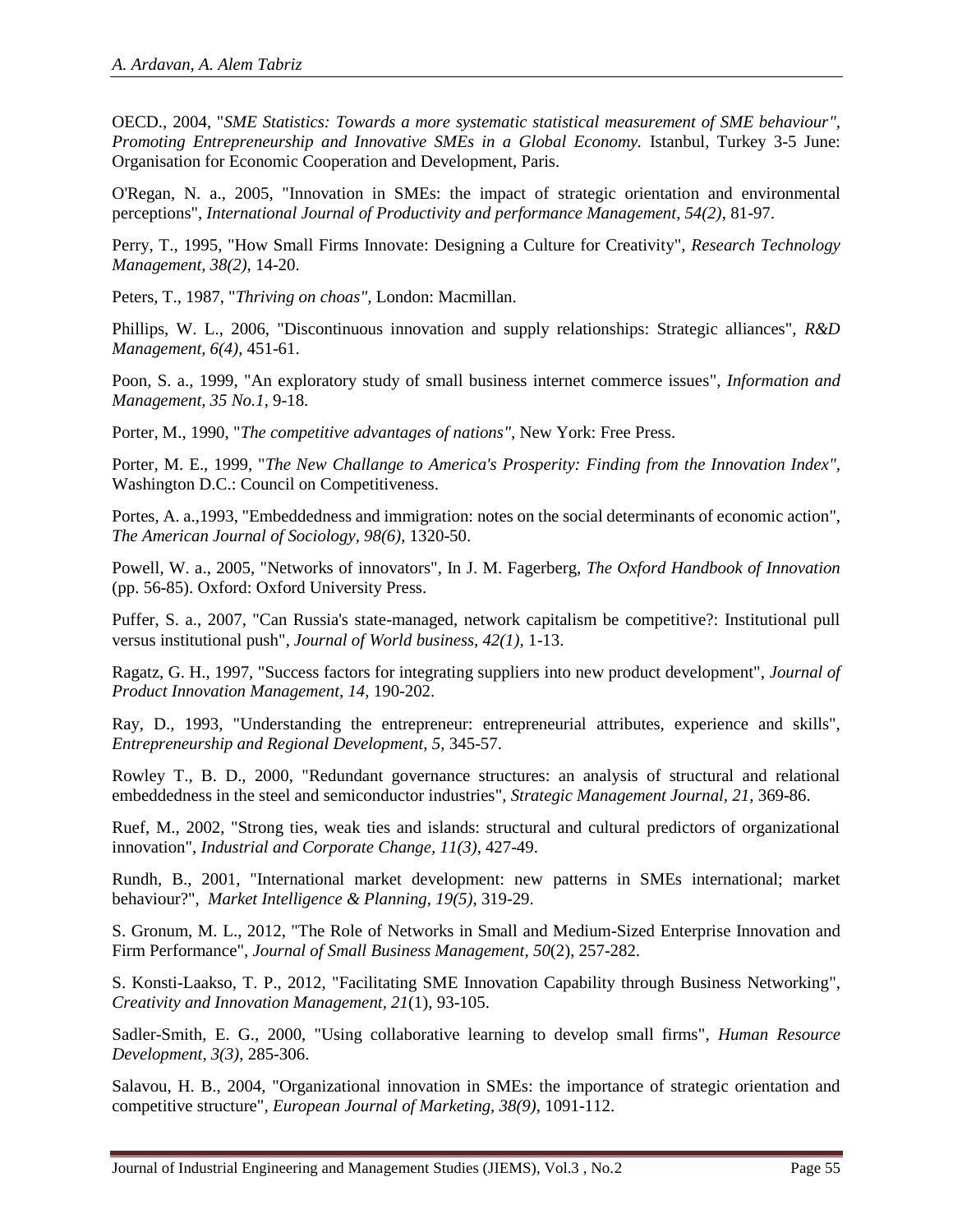Schiele, H., 2006, "How to distiguish innovative suppliers? identifying innovative suppliers as new task for purchasing", *industrial marketing management, 35(8)*, 925-35.

Schin, J. a., 1998, "Top executive management style and organizational innovation: An investigation of nonprofit human service organizations", *Social Work Administration, 22(3)*, 1-21.

Schumpeter, J. A., 1967, "*The theory of Economic Development",* Oxford: Oxford University Press.

Scott, P. J., 1996, "Enhancing technology and skills in small and medium-sized manufacturing firms: problems and prospects", *International Small Business Journal, 14(3)*, 85-97.

Sequeira, J. M., 2007, "The influlence of social ties and self-efficacy in forming entrepreneurial intentions and movtivating nascent behavior", *Journal of Developmental Entrepreneurship, 12(3)*, 275-93.

Siano, A. Z., 2014, "Internationalization and Innovation as Resources for SME Growth in Foreign Markets", *International Studies of Mnagement & Organization, 44*(1), 21-41.

Simpson, P. S., 2006, "Innovation orientation outcomes: the good and the bad', *Journal of Business Research, 59*, 1133-41.

Siqueira, C. a., 2008, "Effects of product innovation and organizational capabilities on competitive advantage: evidence from UK small and medium- sized manufacturing enterprises", *International Journal of Innovation Management, 12(2)*, 113-37.

Sirmon, D. L., 2004, "A model of cultural differences and international alliance performance", *Journal of International Business studies, 35*, 306-19.

Sivadas, E. a., 2000, "An examination of organizational factors influencing new product success in internal and alliance-based processes", *Journal of Marketing, 64(1)*, 31-49.

Smith, H. D., 1991, "There are two sides to every story: Innovation and collaboration within networks of large and small firms", *Research policy, 20*, 457-68.

Sorenson, O. R., 2006, "Complexity, networks and knowledge flow' *Research Policy, 35*, 994-1017.

Stinchombe, A. L., 1965, "Social structure and the founding of organizations", In M. J. G., *Handbook of Organizations* (pp. 153-93). Chicago: Rand McNally.

Storey, D., 1994, "*Understanding the small business sector",* London: Routledge.

Sullivan, D. a., 2011, "How Entrepreneurs' Knowledge and Network Ties Relate to the Number of Employees in New SMEs", *Journal of Small Business Management, 49(2)*, 185-206.

Swan, J. a., 2005, "The politics of networked innovation", *Human Relations, 58(7)*, 913-43.

Tan, K. L., 2001, "Heuristic methods for vehicle routing problem with time windows", Artificial Intelligence in Engineering, 15(3), 281-295.

Tetan, D. a., 2005, "*Virtual handshake: Opening doors and closing deals online",* New York: Amacom.

Timmons, J., 1998, "*America's Entrepreneurial Revolution: The Demise of Brontosaurus Capitalism",* F.W. Olin Graduate School of Business, Babson College.

Tomlinson, P. R., 2013, "The nature of SME co-operation and innovation: A multi-scalar and multidimensional analysis", *International Journal of Production Economics, 141*(1), 316-326.